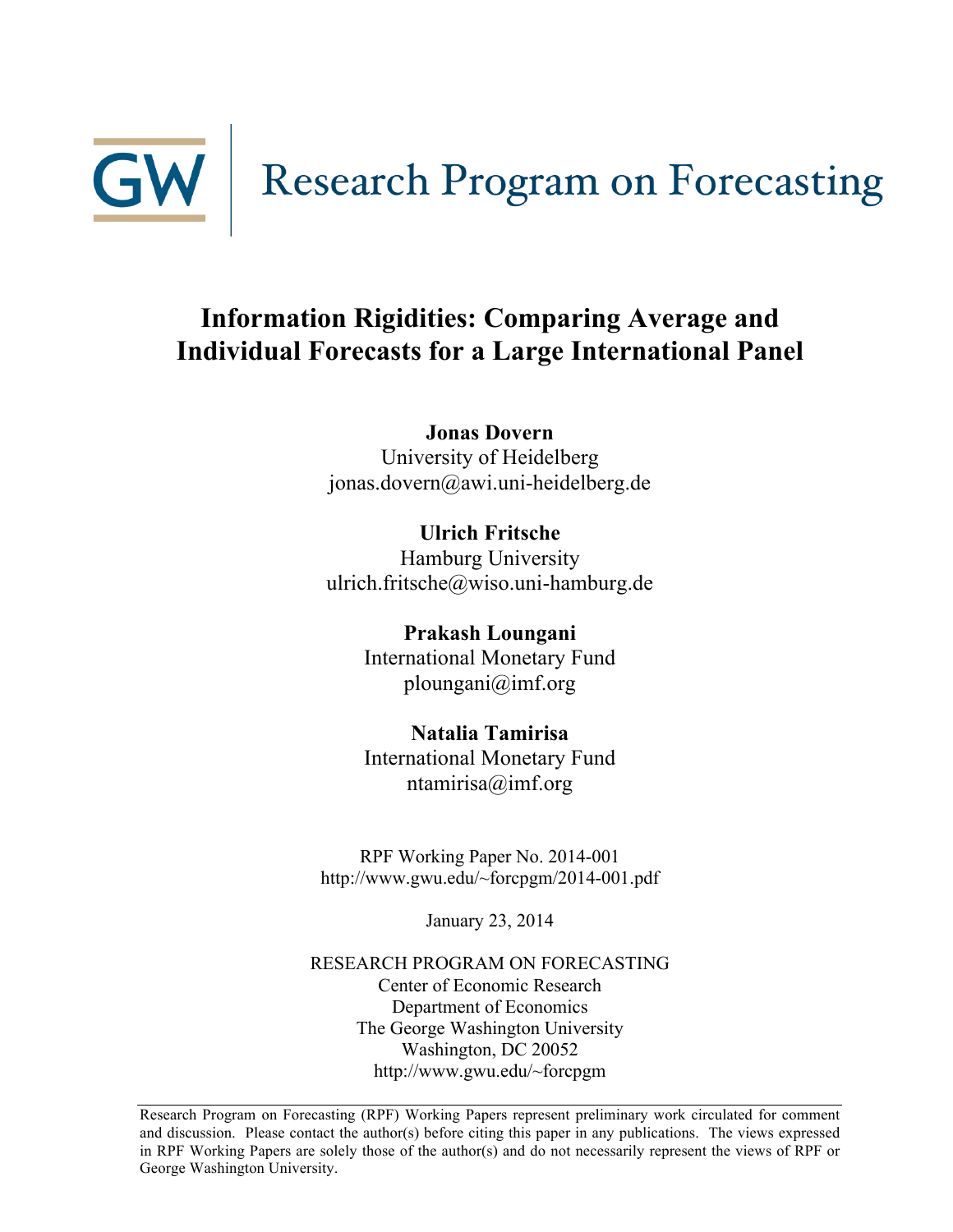# **Information Rigidities: Comparing Average and Individual Forecasts for a Large International Panel**

# **Jonas Dovern, Ulrich Fritsche, Prakash Loungani, and Natalia Tamirisa**

January 2014

# **Abstract**

We study forecasts for real GDP growth using a large panel of individual forecasts from 36 advanced and emerging economies during 1989–2010. We show that the degree of information rigidity in average forecasts is substantially higher than that in individual forecasts. Individual level forecasts are updated quite frequently, a behavior more in line "noisy" information models (Woodford, 2002; Sims, 2003) than with the assumptions of the sticky information model (Mankiw and Reis, 2002). While there are cross-country variations in information rigidity, there is no systematic difference between advanced and emerging economies.

JEL Classification Numbers:e27, e37

Keywords: rational inattention; aggregation bias; growth forecasts; information rigidity; forecast behavior

Authors E-Mail Address: : jonas.dovern@awi.uni-heidelberg.de, ulrich.fritsche@wiso.unihamburg.de, ploungani@imf.org, ntamirisa@imf.org

Corresponding Author: Prakash Loungani, Research Department, IMF, 700 19<sup>th</sup> Street, NW, Washington DC, 20431. E-mail: ploungani@imf.org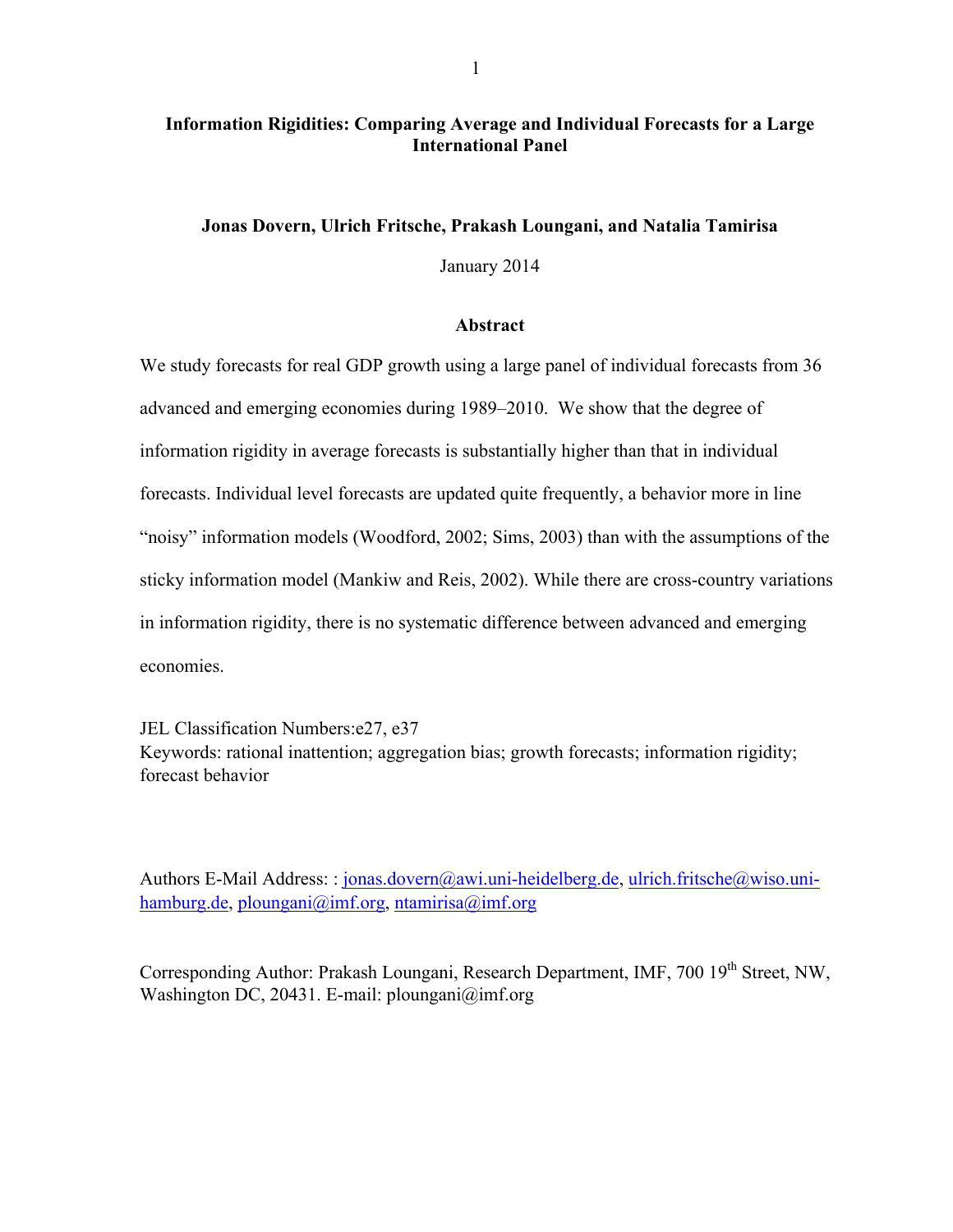#### **I. INTRODUCTION**

How people form expectations is a central concern in macroeconomics. Over the past decade, two main classes of theories have emerged on the formation of expectations. The first, due to Mankiw and Reis (2002), states that forecasters update their information sets infrequently because there are fixed ("menu") costs of acquiring information. In the second, developed in Woodford (2002) and Sims (2003), forecasters continually update their information sets but receive noisy signals true state of the economy. Both theories generate information rigidities, that is, departures from full information rational expectations. In an important set of papers, Coibion and Gorodnichenko (2010, 2012) showed that canonical versions of both theories—dubbed respectively as the 'sticky information' and 'imperfect information' models—predict that average forecast errors should be correlated with the past forecast revision.

In this paper, we first show that there is an equivalent way to document information rigidities, which is to look at the correlation between the current forecast revision and the past forecast revision. Because it does not require the construction of forecast errors, our test has the advantage that the econometrician does not have to take a stand on, or to collect, various versions of ex post data (e.g. initial releases of GDP vs. final estimates). This is particularly helpful when evidence for a large number of countries is being analyzed, which is the case in this paper. We find that, for most countries, the degree of information rigidity in average forecasts using our approach is similar to that reported by Coibion and Gorodnichenko.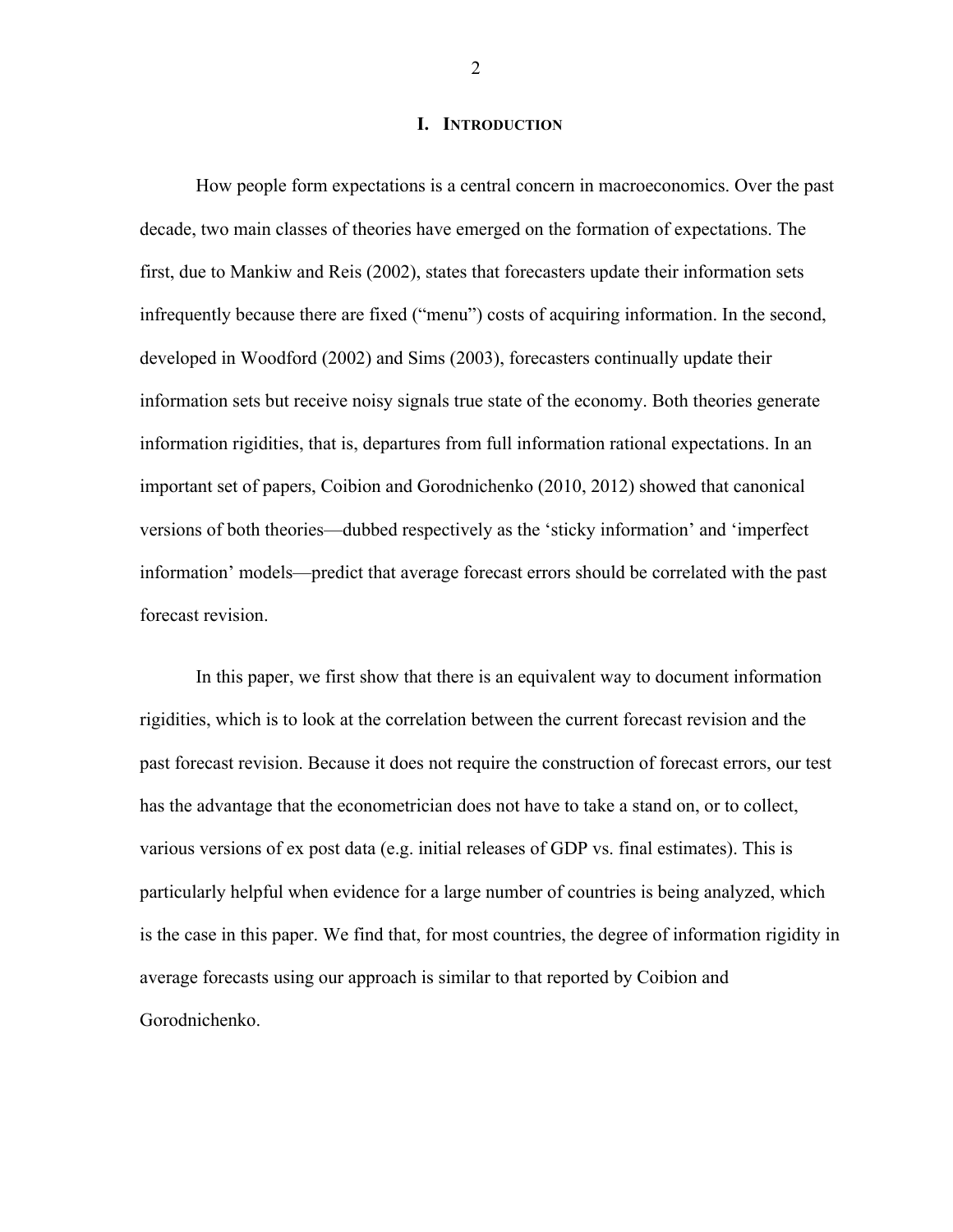A second contribution of our paper is to try to distinguish between the sticky information and noisy information explanations of information rigidity. We do this by looking not just at average or consensus forecasts (i.e. forecasts aggregated across a number of forecasters) but also at individual-level forecasts. We find that at the individual-level, forecasts are updated quite frequently, which is more consistent with the noisy information class of theories than with the behavior of forecasters assumed under the sticky information model, where agents do not change their forecasts for extended periods due to menu costs.<sup>1</sup>

The broad country coverage of our study provides an opportunity also to compare the extent of smoothing in forecasts for advanced and emerging economies. We find that, for both average and individual-level forecasts, the degree of information rigidity varies across countries. However, there is heterogeneity within advanced countries as well as within emerging market economies; we do not find any systematic differences in the extent of information rigidity between the two groups of countries.

The paper is organized as follows: Section II discusses the methodology for testing for the degree of forecast smoothing using average and individual forecast data. Section III describes our data on international growth forecasts and highlights some important stylized facts. Section IV presents the empirical results. The last section concludes.

 $<sup>1</sup>$  Many of the underlying theories for forecast smoothing are formulated at the level of the individual</sup> forecasters. Although their aggregate implications are often drawn based on averaging across individual forecasters, the mean estimate of forecast smoothing based on individual data need not be the same as the estimate of forecast smoothing based on the consensus data. The bias induced by aggregation has been well recognized in the literature (Crowe, 2010); such bias can be avoided by using individual data (Andrade and Le Bihan, 2013).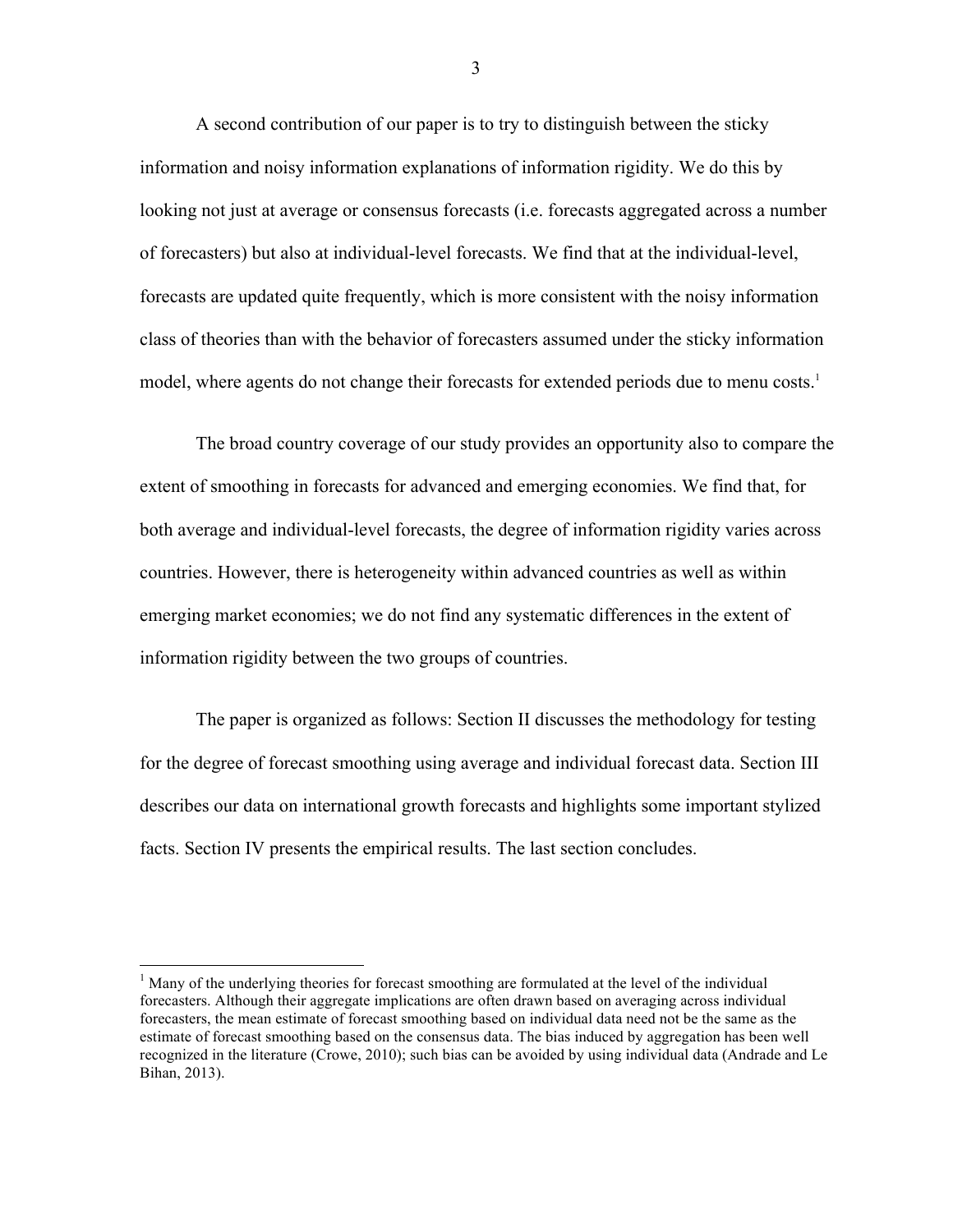#### **II. METHODOLOGY FOR TESTING FOR FORECAST SMOOTHING**

# **A. Average Forecasts**

The test for forecast smoothing (forecast efficiency) exploits the fact that we have a sequence of forecasts for the same event, viz., annual real GDP growth, i. e. we have a sequence of (average) forecasts  $\overline{F}_{i,t,h}$  for country *i* and target year *t* made at horizons  $h = 24, 23, ..., 1$ . Furthermore, let  $\overline{r}_{i,t,h} = \overline{F}_{i,t,h} - \overline{F}_{i,t,h+k*}$  denote the revision of the average forecast computed over  $k^*$  months. We set  $k^* = 3$  throughout this paper; this value is a reasonable choice to balance a trade-off between losing too much of the high frequency dynamics (for larger values of *k*) against sampling too many "zero-revisions" due to the fact that some forecasters update their forecasts only quarterly (for lower values of *k*).

Under the null of full information rational expectations, the sequence of forecasts for one event must follow a martingale process. Nordhaus (1987) proposed a test that is based on regressing the contemporaneous revision on lagged forecast revisions:

$$
\bar{r}_{i,t,h} = \beta_i + \lambda \, \bar{r}_{i,t,h+k} + u_{i,t,h} \tag{1}
$$

where  $k \geq k^*$  has to hold to avoid moving average effects in the residuals of the regression.<sup>2</sup> If  $\lambda = 0$ , forecasts are (weakly) efficient. Otherwise, forecast revisions are correlated, and the null hypothesis of forecast efficiency is rejected.

<sup>&</sup>lt;sup>2</sup> We assume  $k = 3 (= k^*)$  throughout this paper.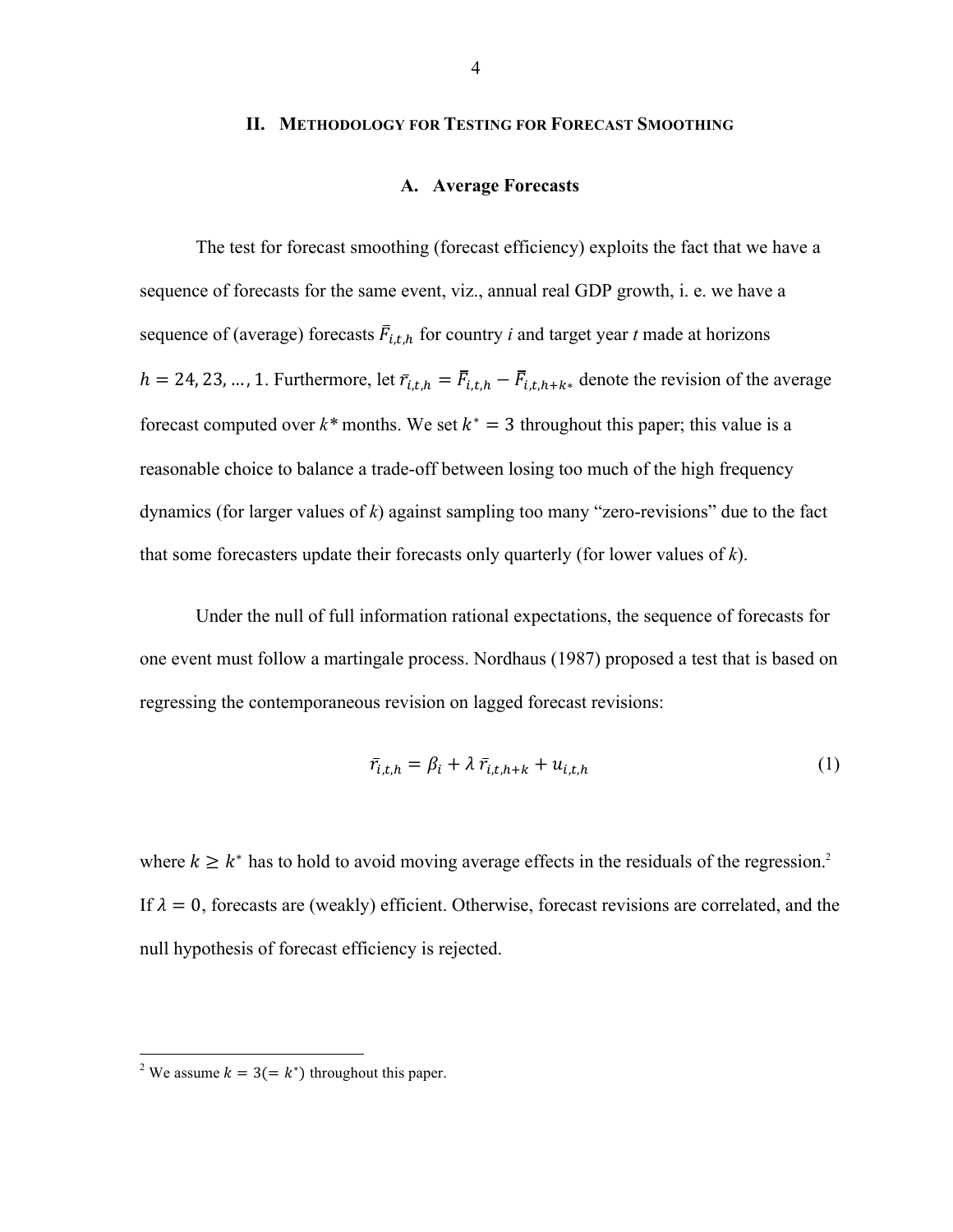Reis (2006) shows that under sticky information the average forecast for an event  $x_{i,t}$ is a weighted average of the lagged average forecast and the current rational expectation of the event:

$$
\overline{F}_{i,t,h} = \lambda \overline{F}_{i,t,h+k} + (1 - \lambda) \big[ x_{i,t} + v_{i,t,h} \big],\tag{2}
$$

where  $v_{i,t,h}$  is the rational expectations error. It follows that

$$
\bar{r}_{i,t,h} = \bar{F}_{i,t,h} - \bar{F}_{i,t,h+k} = \lambda \bar{r}_{i,t,h+k} + (1 - \lambda) \left[ \nu_{i,t,h} - \nu_{i,t,h+k} \right] = \lambda \bar{r}_{i,t,h+k} + u_{i,t,h}.
$$
 (3)

Thus, the regression coefficient from equation (1) translates directly into the degree of information rigidity in the sticky information framework (e.g. Mankiw and Reis, 2002, or Reis, 2006).

Likewise, also in the "noisy" information framework (e.g. Woodford, 2002, and Sims, 2003) the degree of informational rigidity can be directly inferred from the parameter estimates of equation (1). Coibion and Gorodnichenko (2012) show that under the assumption of a standard loss function agents optimally use the Kalman filter to update their forecasts in each period as

$$
\bar{F}_{i,t,h} = (1 - G)\bar{F}_{i,t,h+k} + G[x_{i,t} + \omega_{i,t,h}],
$$
\n(4)

where  $\omega_{i,t,h}$  is the noise component of the information that agents have about the event  $x_{i,t}$  at a particular point in time. Evidently, the formulation is very similar to equation (2). It follows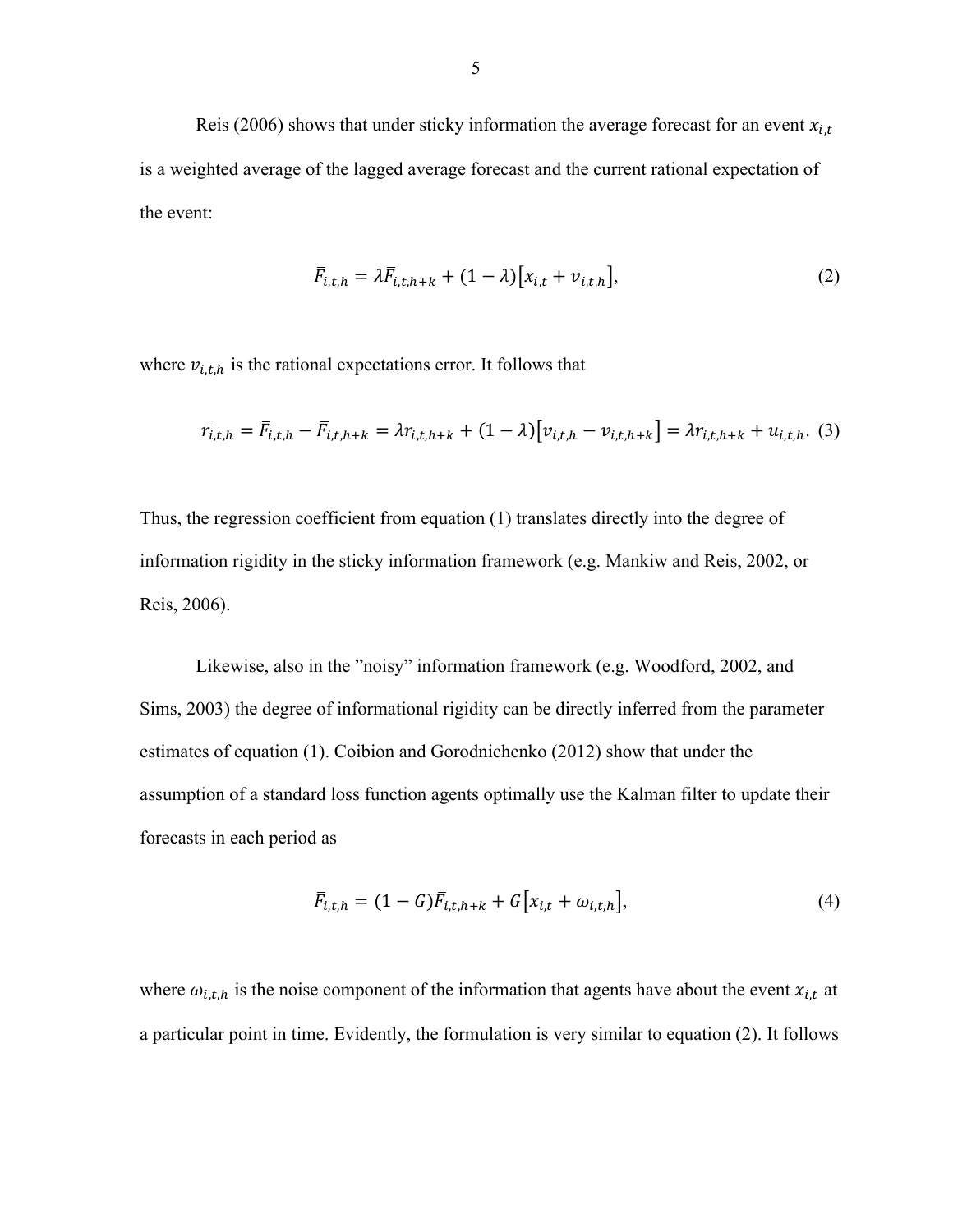that also in the imperfect information framework the parameter  $\lambda$  is equal to the degree of informational rigidity, which is given by *1-G* in the theoretical model.

An alternative test of forecast efficiency suggested by Nordhaus (1987) is to regress forecast errors—rather than contemporaneous revisions as in equation (1)—on past revisions. The two tests are equivalent, i.e. the alternative test equation also yields estimates of the degree of informational rigidities (Coibion and Gorodnichenko, 2010). The main advantage of using our specification is that it does not rely on the actual outcomes and, hence, side-steps the issue of what vintage of the actual data to use in computing the forecast error.

It is reasonable to expect that information rigidities vary over the forecast horizon. They might, for instance, be more pronounced at longer horizons because (under sticky information) agents might have less resources available to obtain information relevant for forecast updating<sup>3</sup> at a high frequency and/or (under imperfect information) face noisier signals and, hence, would place less weight on new information. While these two arguments suggest that the degree of information rigidity is monotonically increasing with the forecast horizon, there might be other effects at work that are non-monotonic functions of the forecast horizon (e.g. differences across institutions in their forecast cycles).

To examine empirically how the degree of forecast smoothing changes over the forecast horizon, we add interaction terms between forecast horizons and lagged revisions in equation (1). The resulting specification is:

 $3$  Note that in the original version of the sticky information framework (Mankiw and Reis, 2002) the degree of forecast rigidity is assumed to be an exogenously given constant.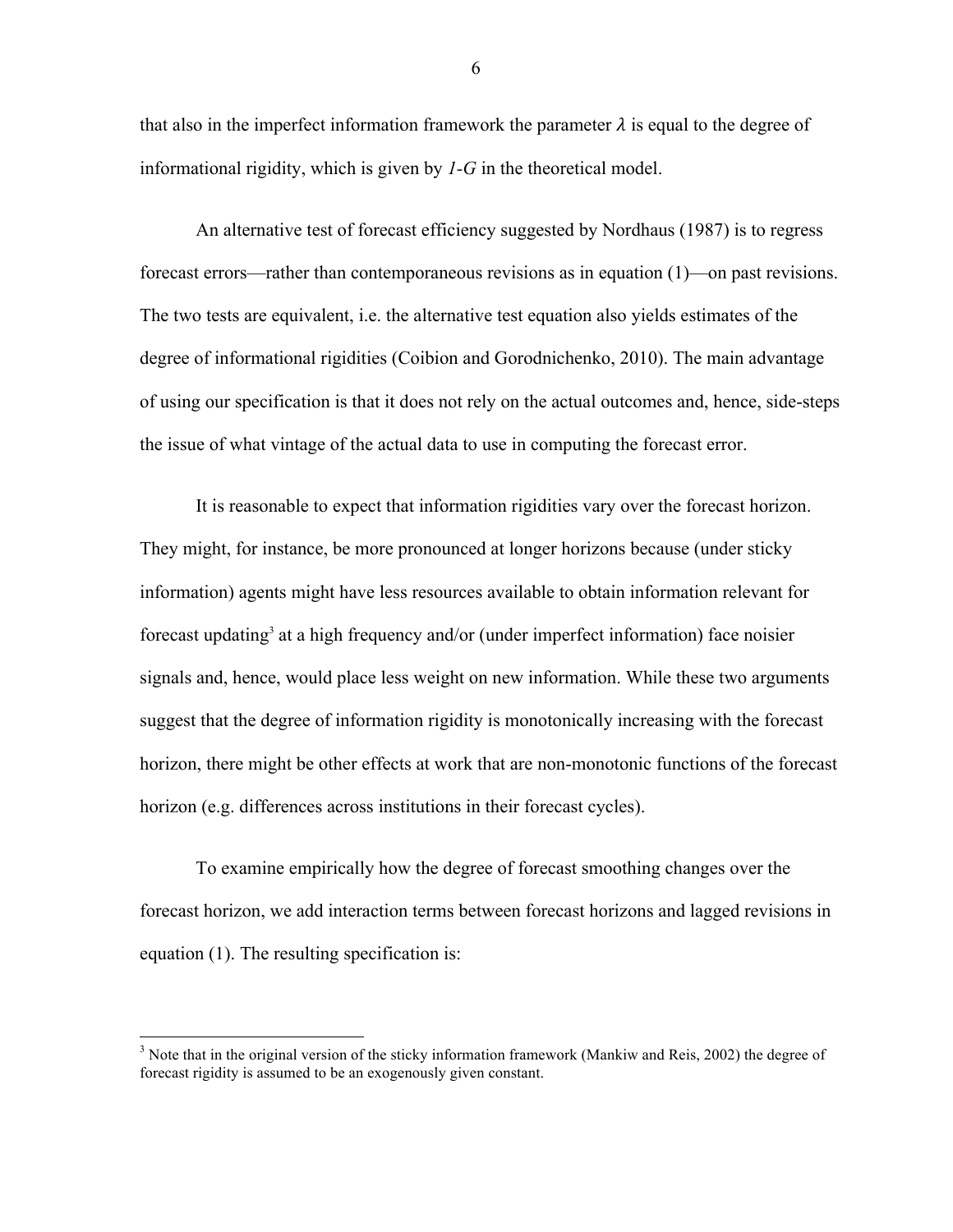$$
\bar{r}_{i,t,h} = \beta_i + \lambda \bar{r}_{i,t,h+k} + \sum_m \lambda_m I(h_m) \bar{r}_{i,t,h+k} + u_{i,t,h},
$$
\n<sup>(5)</sup>

where all variables are defined as above, *m* is the index for the interaction terms of forecast revisions and horizons, and  $I(h_m)$  is an indicator function that equals 1 if the horizon of an observation is equal to  $h_m$  and 0 otherwise. The coefficients on the interaction terms are expected to be positive and rising with the forecast horizon.

We estimate the fixed-effect panel data model using the ordinary least squares (OLS) estimator. Since our data set potentially has a complicated correlation structure due to the three dimensions of the data, we correct standard errors by the method suggested by Driscoll and Kraay (1998), which does not require strong assumptions on the form of cross-sectional and temporal correlation in the error terms. Since the time dimension of our panel data set is large, the Nickell (1981) bias, which is of the order 1*/T*, is likely to be only of modest size.

# **B. Individual Forecasts**

Testing efficiency of individual forecasts is analogous to the test for average forecasts. An individual forecast version of equation (5) is given by:

$$
r_{j,i,t,h} = \beta_{j,i} + \lambda r_{j,i,t,h+k} + \sum_{m} \lambda_m I(h_m) r_{j,i,t,h+k} + u_{j,i,t,h},
$$
(6)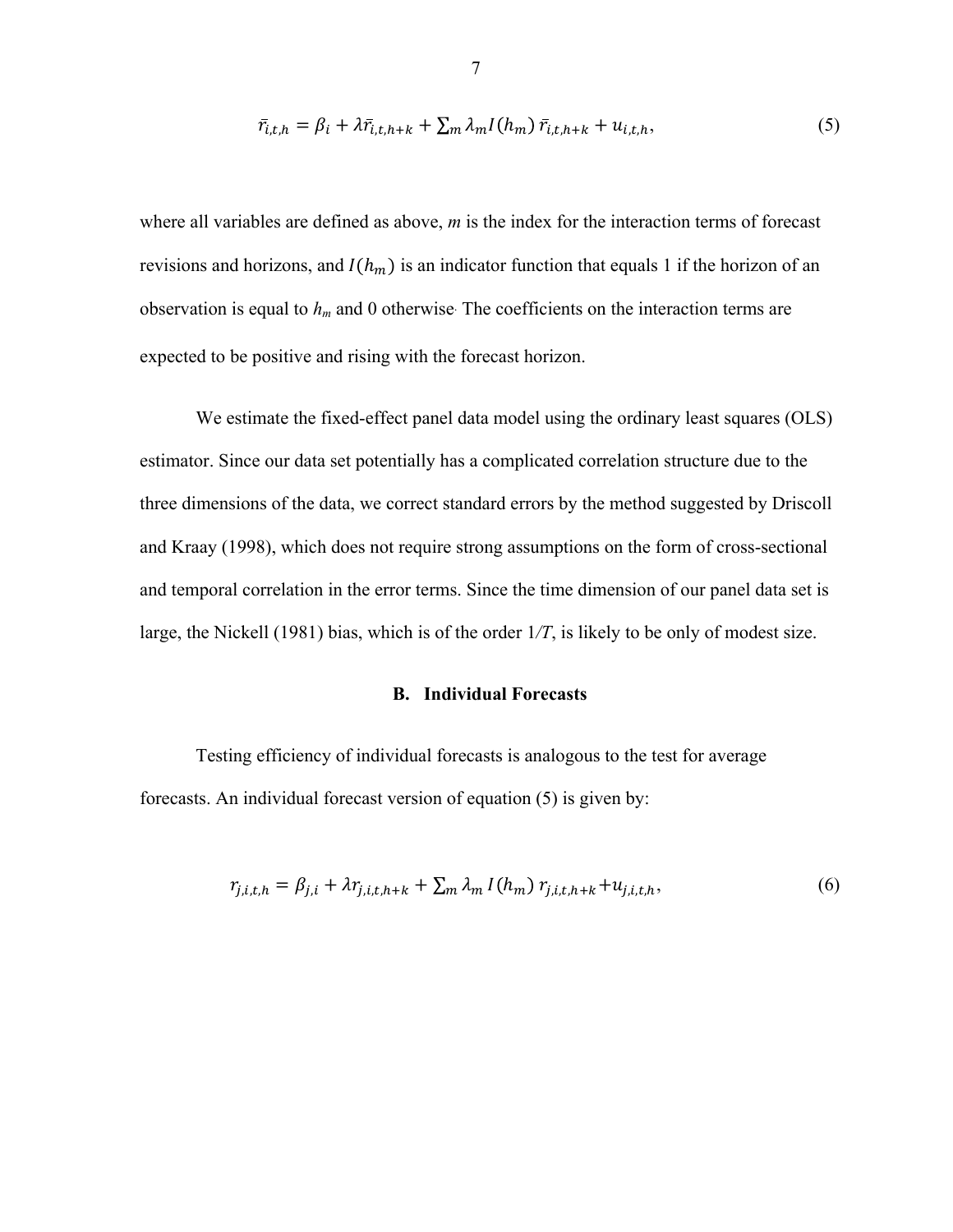where  $r_{i,i,t,h}$  is the revision of an individual forecast by forecaster *j* for country *i* and target year *t* at horizon *h*<sup>4</sup> Again, if  $\lambda + \lambda_m = 0$ , forecast revisions at horizon  $h_m$  are efficient. Otherwise, this null hypothesis is rejected.

When estimated on individual forecasts, the autocorrelation coefficient *λ* should be interpreted as a general measure of the degree of forecast smoothing, which reflects behavioral features or deviations from efficiency. It cannot be directly linked to the parameters of the theoretical models discussed above. In the case of sticky information, there is no correlation between current forecast revisions and last period's forecast revisions at the level of an individual agent because agents either fail to update their forecast or they update by moving directly to the full information rational expectations forecast. In the case of imperfect information, the error term in the regression of the current revision on past revisions will (most likely) be correlated with the current forecast revision (Coibion and Gorodnichenko, 2010, p. 7), and the OLS estimator will be biased in this case. An instrumental variable (IV) approach may be a solution but there are no obviously good instruments. Lagged revisions are inappropriate as instruments under the null hypothesis, which implies that individual forecast revisions are uncorrelated over time.

In any case, we also estimated model (1) using the general methods of moments (GMM) approach suggested by Arellano and Bond (1991) and Arellano and Bover (1995) as a robustness check. We allowed standard errors to be correlated between any observations

<sup>&</sup>lt;sup>4</sup> As for average forecasts, we set  $k^* = k = 3$  also for the analysis of individual forecasts.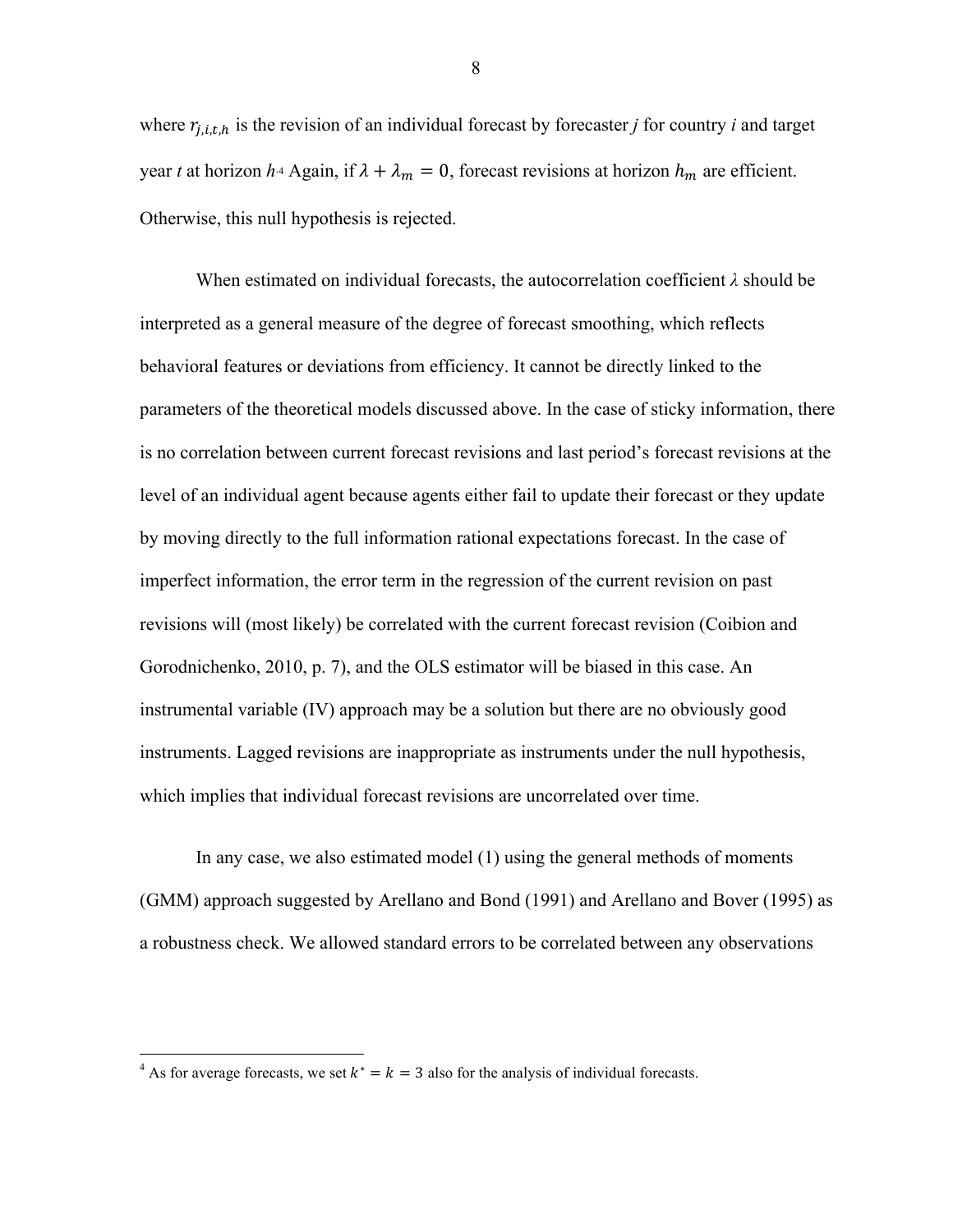that refer to the same country and the same forecasting period.<sup>5</sup> Overall, the results indicated that the differences between estimates based on the OLS estimator and those based on GMM are small and that the set of instruments is invalid or weak in most cases. Thus, we focus on OLS estimates in the remainder of this paper.

Although the autocorrelation coefficients *λ* cannot be directly linked to the degree of information rigidities, one can measure the extent of rigidities owing to sticky information non-parametrically by recovering the rate of information updating directly from the individual forecasts. An estimator for the probability of forecast updating is given by the fraction of individuals that update their forecasts (Andrade and Le Bihan, 2013). In our setting, these fractions can be calculated as the share of forecasters who revised their forecasts at least once during the 3 months prior to a given point in time. This approach makes the fractions comparable to the coefficients on the lagged revisions from equation (5) where we calculate revisions of the average forecasts over  $k^*=3$  months.

# **III. DATA AND DESCRIPTIVE STATISTICS**

Our analysis is based on forecasts for annual GDP growth from a cross-country survey data set compiled by *Consensus Economics Inc*. This data set contains a variety of macroeconomic forecasts made by public and private economic institutions, mostly banks and research institutes. Starting in October 1989, the survey has been conducted at a monthly frequency in a growing number of countries. The survey process is the same in all countries:

<sup>&</sup>lt;sup>5</sup> We use both the first lag of the revision and the first lag of underlying forecast as instruments in the two-step system GMM with Windmeijer (2005) corrected standard errors – taking into account a possible downward bias in two-step GMM estimations. The maximum lag length for the transformed model was set to 2.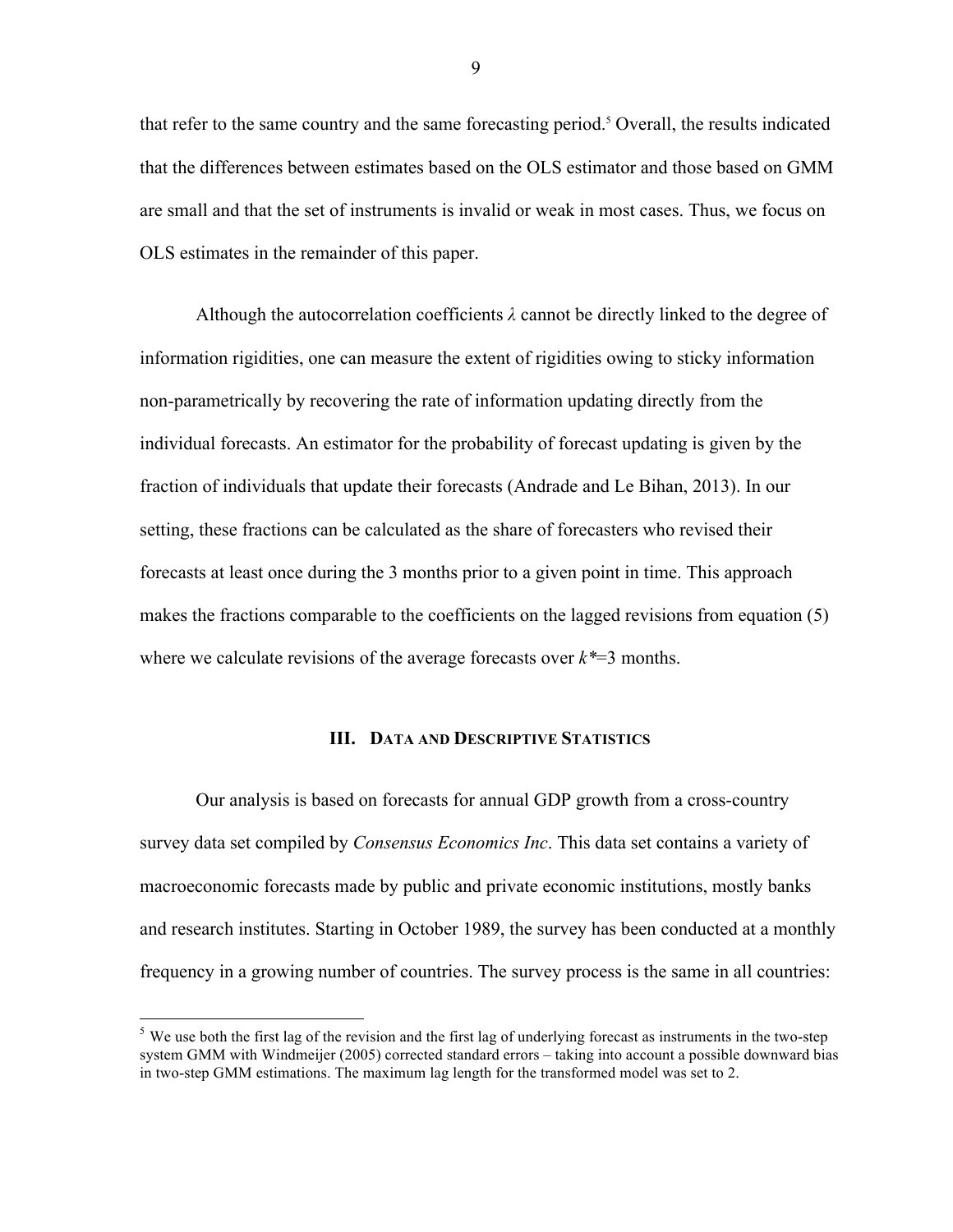during the first two weeks of each month the forecasters send their responses and the data are published in the middle of each month. Thus, when making their forecasts the panelists are likely to be aware of each of their competitors' forecasts from one month ago.

Because it covers a large number of countries (and variables) the data set has been used in a number of empirical studies, among others by Loungani (2001), Isiklar et al. (2006), Batchelor (2007), Ager et al. (2009) , Loungani et al. (2013), Gallo et al. (2002), Lahiri and Sheng (2008), Dovern and Weisser (2011) and Dovern, Fritsche and Slacalek (2012). Only the last four studies, however, make use of the fact that the data set provides all individual forecasts of the panel of forecasters for each country in addition to the central forecast tendency, which has been used in the other studies.

Due to the fact that *Consensus Economics Inc*. asks the forecasters to report their forecasts for the annual GDP growth rates of the current and the next calendar year, the data set has a three-dimensional panel structure of the kind formalized in Davies and Lahiri (1995). For each target year, the data set contains a sequence of 24 forecasts of each panelist made between January of the year before the target year and December of the target year.

We include all countries in our sample, for which *Consensus Economics Inc*. reports individual forecasts. We include only those forecasters that reported their growth forecasts at least 10 times. The data were retrieved directly from Consensus Economics Inc. and cleaned in the following way. First, since forecasters are not identified by a unique ID in the data set but by (sometimes different versions of their) names, we concatenated those forecast series that belong to a single forecaster who showed up under different names (e.g. we treat forecasts corresponding to "Mortgage Bankers Assoc", "Mortgage Bankers" and "Mortgage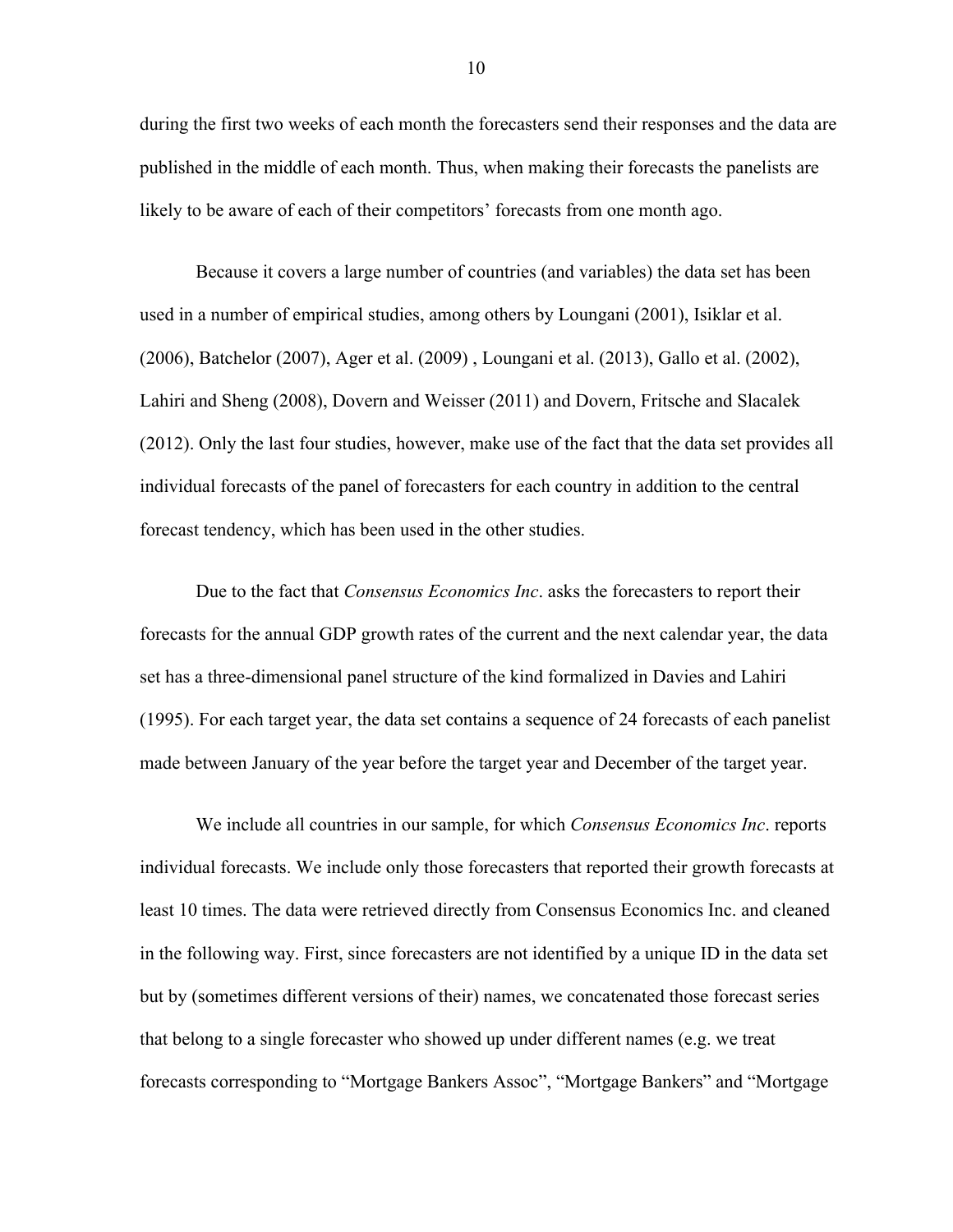Bankers Association" as coming from the same forecaster). Second, when there were mergers or acquisitions, we kept the forecasts when it was evident which forecaster continued to produce the forecasts after the merger (e.g., we treated forecasts corresponding to "First Boston", "CS First Boston", "Credit Suisse First Boston" and "Credit Suisse" as coming from the same forecaster). The other forecaster involved in the merger or acquisition was assumed to leave the panel after the merger.

In total, we end up with 188,639 individual forecasts from 36 different countries, of which 104,894 are from 14 advanced economies (Table 1). The forecasts are made for target years between 1989 and 2011 with the number of observations increasing towards the end of the sample as more and more countries were covered by the survey and the average number of panelists per country increased. On average, our data set includes nearly 16 individual forecasts per period for each country. The forecasts seem to have a tendency to slightly overestimate growth in the emerging economies when measured against the current data vintages for GDP growth. (Real-time data vintages are not available for all countries in the sample.)

As expected, the average root mean squared forecasts error (RMSFE) declines with the forecast horizon (Figure 1). In other words, forecast errors become smaller towards the end of the target year (as the horizon, *h*, approaches 1). RMSFEs for emerging economies are, on average, more than twice as high as for advanced economies for large forecast horizons and still almost 75 percent higher at the end of the target year.

The size of forecast revisions evolves differently over the forecast horizons for advanced economies and emerging economies (Figure 2). Though the relationships are not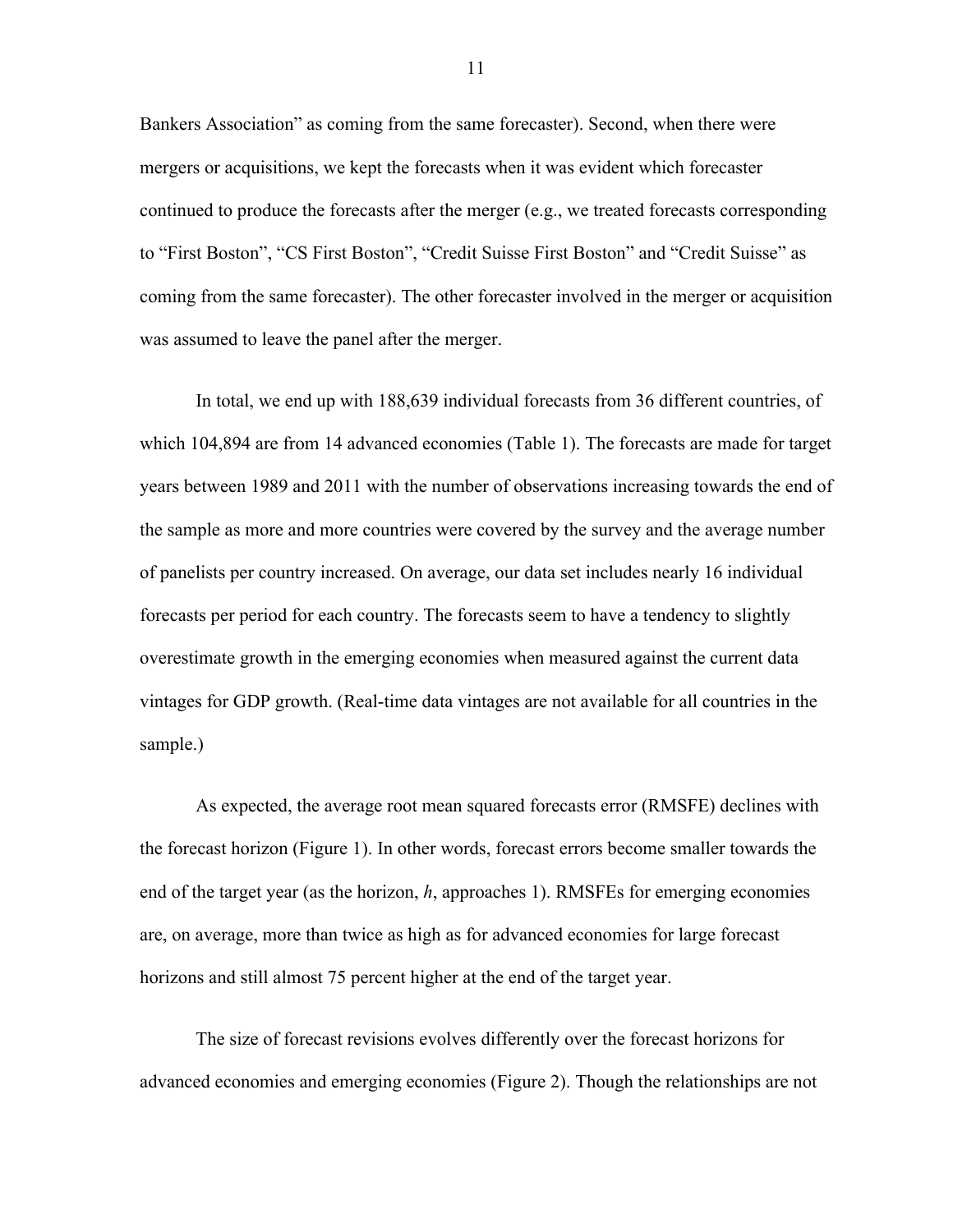monotonic for both country groups, their patterns differ. For advanced economies, the revisions are larger around the turn of the year than at very earlier and very late forecast horizons— and in general the average size of the revisions does not vary much with the forecast horizon. For emerging economies, revisions are much smaller for very long forecast horizons and much higher during the target year  $(h \le 12)$ . At the end of the target year  $(h=1)$ the average revision in emerging economies is about twice as large as for advanced economies. The latter indicates that in emerging economies uncertainty about the actual data is substantially higher than in advanced economies just before the end of the forecasting horizon, possibly owing to lags in statistical data collection and poor quality of initial data releases.

The distribution of forecast revisions shows that forecasts are frequently changed only little or not at all (as indicated by the high density around zero, Figure 3). Except for the large spikes at zero, the distributions at all horizons follow a neat unimodal bell-shaped distribution. The distribution of revisions is more flattened out for emerging economies than for advanced economies; here, large forecast revisions are more frequent—reflecting higher volatilities of the target variables and, presumably, larger revisions to preliminary official statistics as well as the fact that forecasts initially remain unchanged more often than in advanced economies (the fraction of little or zero revisions is much higher than in advanced economies).

The data show a skewed distribution of the revisions for emerging economies and advanced economies: they are significantly negatively skewed for all horizons, i.e., there is a tendency for negative revisions to be less frequent but larger than upward revisions reflecting the asymmetric nature of business cycles.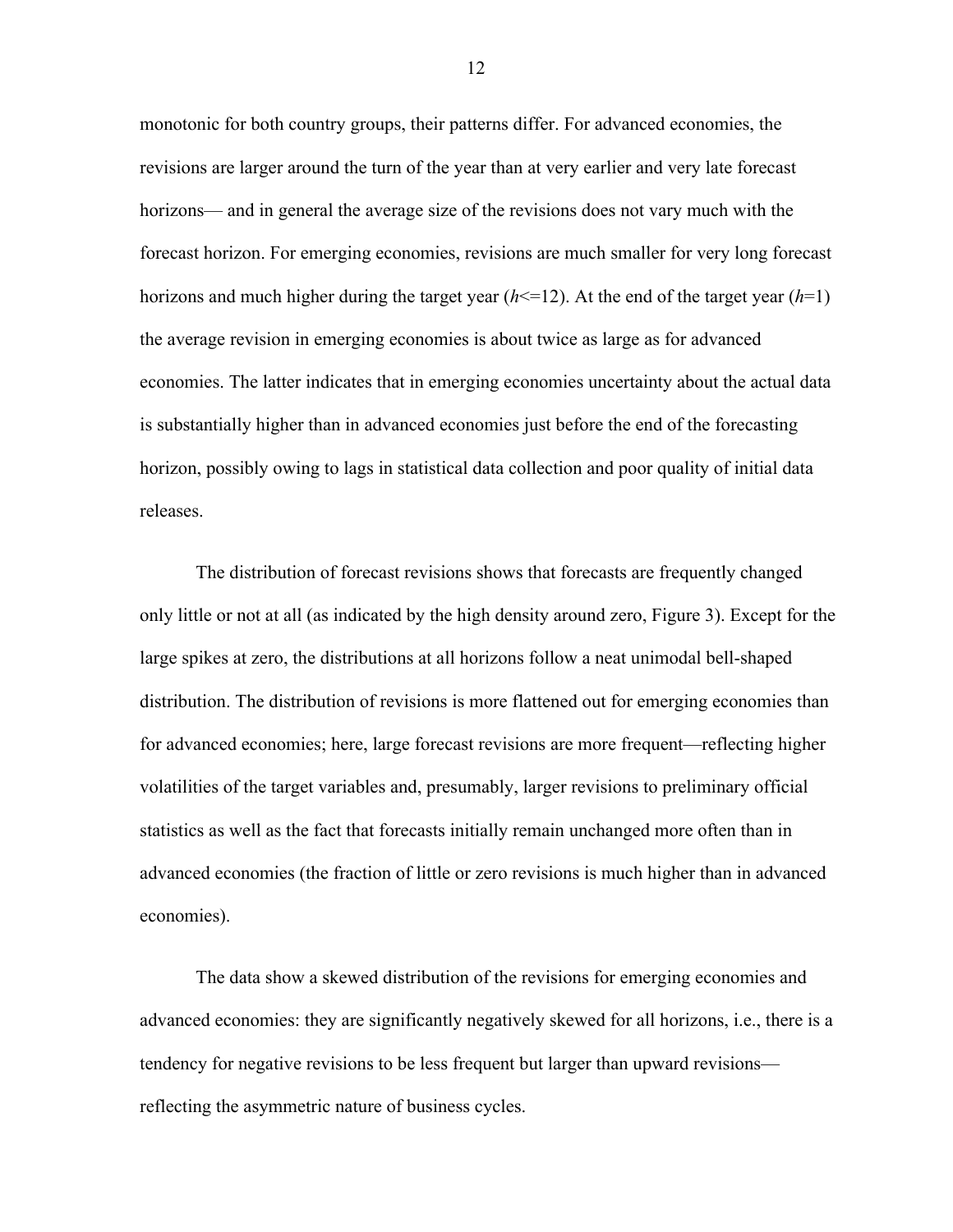Forecasts become more clustered as the forecast horizon shrinks (Table 2). Deviations from the average forecast follow a unimodal distribution for all forecast horizons with most of the forecasts being close to the average forecast (Figure 4). For the advanced economies only very few deviations are larger than half a percentage point. In contrast, the dispersion is considerably larger for the emerging economies, where the data show a considerable degree of disagreement across forecasters even at the end of the target year (*h*=1). Again, this is a reflection of the fact that uncertainty about the actual data release is substantially larger here than in advanced economies.

# **IV. EMPIRICAL FINDINGS**

# **A. Average Forecasts**

The left-hand side of Table 3 provides the results of estimating equation (5) on average forecasts. As stated above, we choose *k*=3 as the horizon over which revisions are calculated. This is in line with a quarterly frequency of updating forecasts. (Using one-month horizon results in many zero values.) The horizons we pick for our estimations are *h*=1, 4, 7, 10, 13 and 16.<sup>6</sup>

We find strong and consistent evidence of information rigidities in consensus forecasts. There is a strong positive correlation between the current forecast revision and its first lag for all country groups and for both estimation methods. Coefficients on lagged revisions are highly statistically significant in all cases.

<sup>&</sup>lt;sup>6</sup> Since all specifications include lagged revisions as an explanatory variable, we "lose" one observation per target year  $(h=19)$  for the estimation. Our results are robust to the choice of horizons; that is, for example, if we pick *h*=2, 5, 8, etc.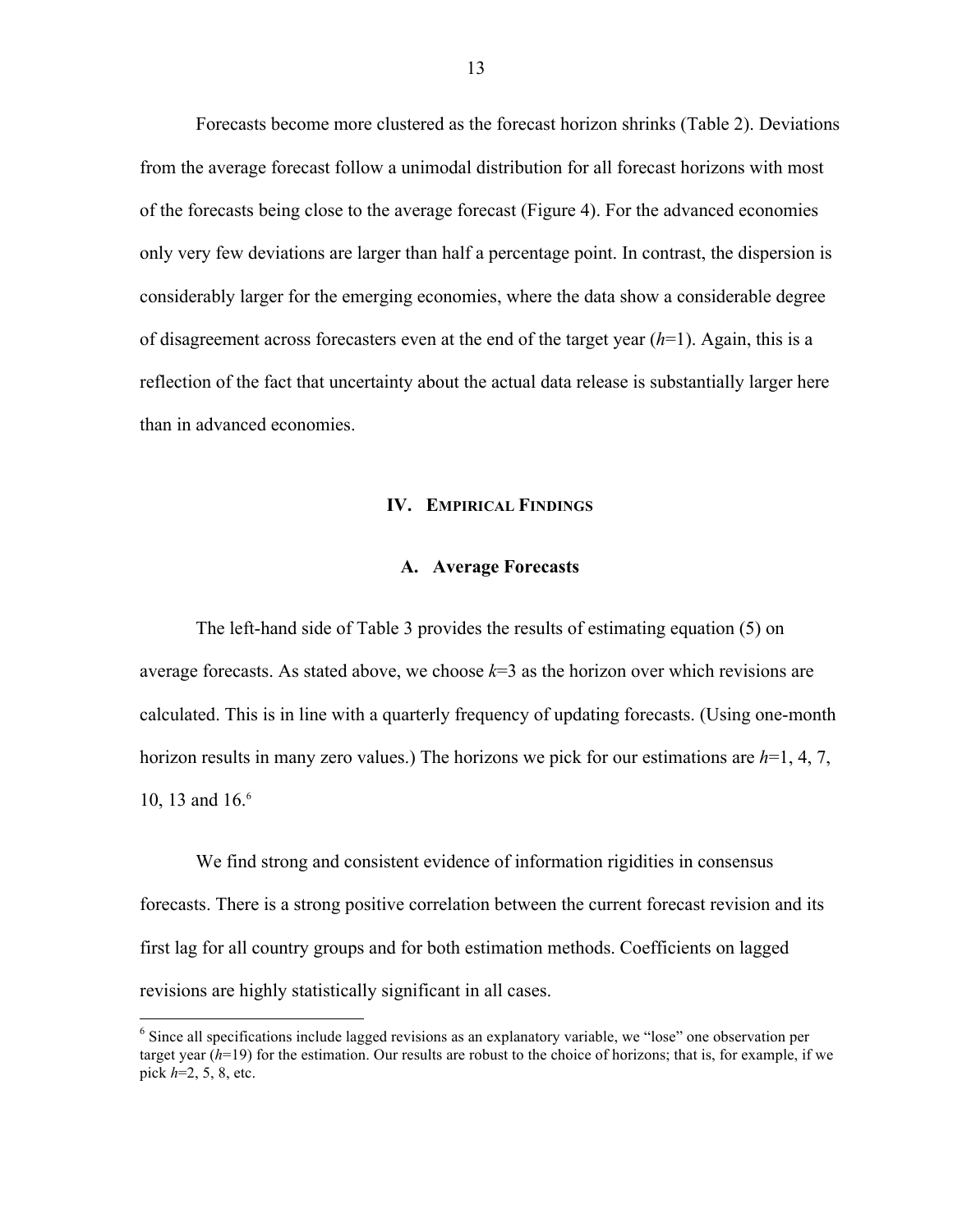The extent of information rigidities appears to be broadly similar in forecasts for advanced and emerging economies. The coefficient on lagged revisions for emerging economies at very short forecast horizons is 0.41 compared to 0.37 for advanced economies.

Information rigidities tend to be larger around the turn of the years, i.e., at forecast horizons between 13 and 10 (Figure 5). Possible explanations for this pattern could relate to the fact that the quarter-on-quarter growth rates for the last quarter of a year have a particularly large effect on the annual growth rate of the following year. There may also be institutional or behavioral explanations where forecasters switch focus from the current year forecasts to the next year forecasts around the turn of the year. Coefficients on interaction terms between lagged revisions and the horizon-indicator function are positive and statistically significant, however, only for horizons 10 (emerging economies) and 13 (advanced economies) respectively.7 For other horizons the additional effects are much smaller and not significantly different from zero.

When we do not condition on the length of the forecast horizon, the degree of informational rigidity estimated with our specification based on the average forecast revisions is equal to 0.5 for both advanced and emerging economies. Given that we measure revisions at a quarterly frequency, these estimates imply in the sticky information framework that forecasters update their forecasts about every six months on average. This is a higher updating frequency than it is found in other papers estimating sticky information models

 $^7$  As noted in the footnote to Table 3, if we do not exclude forecasts made in December 2008 for the growth rate of 2009, which are heavily driven by the adjustment of forecasts in the aftermath of Lehman collapse, we even obtain an estimate of the total degree of informational rigidity (for advanced economies and *h*=13) larger than 1. This is not consistent with informational rigidity theories and an extreme demonstration of the fact that the predictability of aggregate revisions tends to increase during recessions. The topic of information rigidities and uncertainty is explored in more detail in a companion paper (Dovern et al., forthcoming).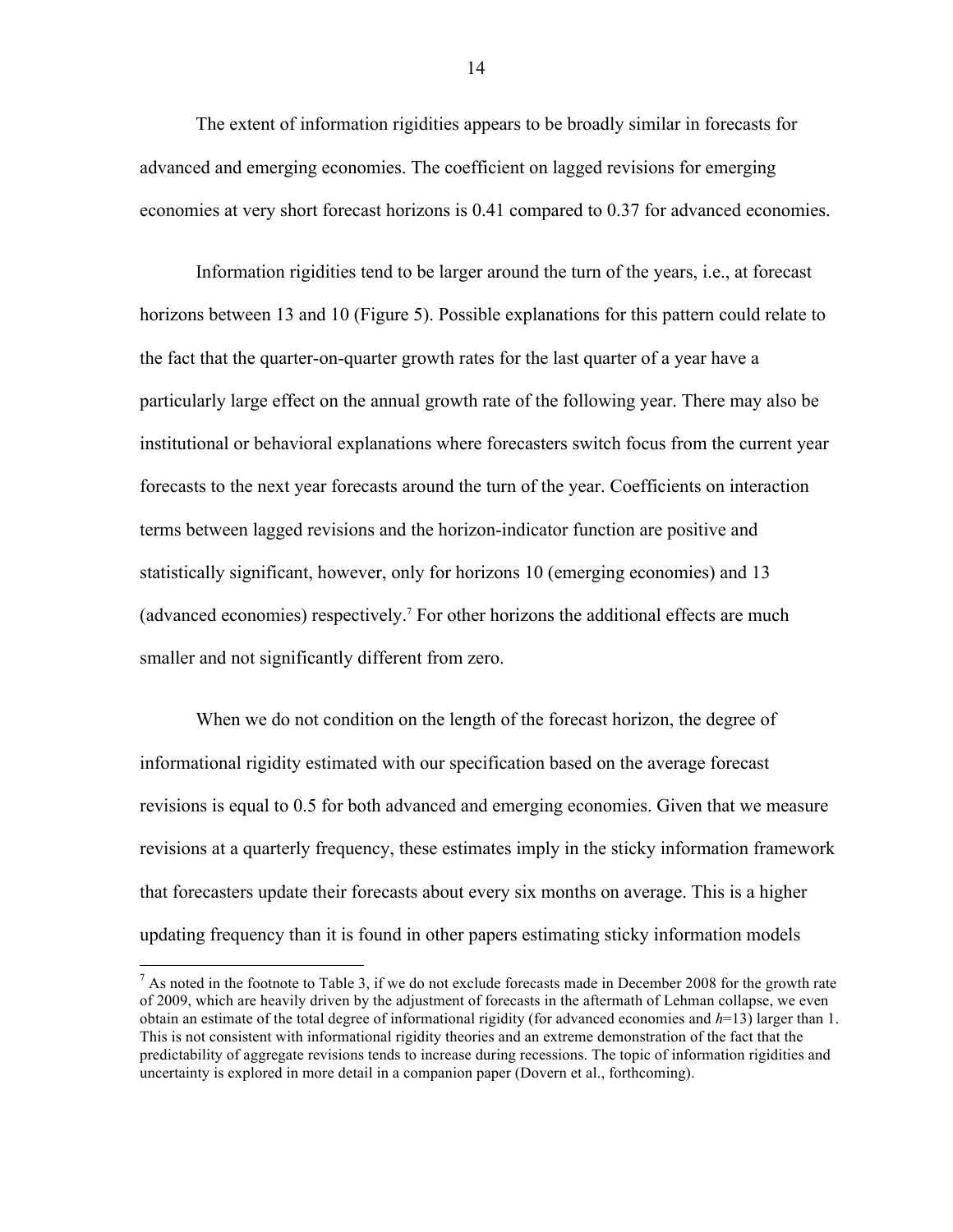based on aggregate expectation data for smaller sets of countries (e.g. Mankiw and Reis, 2002, Khan and Zhu, 2006, Döpke et al., 2008). Analogously, for the imperfect information framework the estimates imply a weight of about 0.5 assigned to past forecasts in the construction of the current forecasts (see equation (4)). This is considerably higher than the estimate of 0.14 presented in Coibion and Gorodnichenko for the United States (2012, p. 143).

#### **B. Individual Forecasts**

# **Information Stickiness**

Next, we measure the frequency of forecast updating from individual data. The share of forecasters who chose to update their forecasts at least once in the three months prior to a given forecast horizon ranges between 0.8 and 0.9 over the forecast horizons (Figure 6). This shows that most forecasters choose to update their forecasts quite frequently.<sup>8</sup> These estimates are close to those obtained by Andrade and Le Bihan (2013) for the European Survey of Professional Forecasters. Average fractions for advanced economies tend to be higher than those for emerging economies, suggesting that forecasts for advanced economies are revised more frequently than those for emerging economies.

There is a slight tendency that the share of forecasters that update their forecasts increases as the forecast horizon shrinks for both country groups. In addition, there is a hump around the turn of the year, i.e., at about *h*=13 for most countries. This is consistent with the

 <sup>8</sup> Though, often they change it very little as shown in Section III.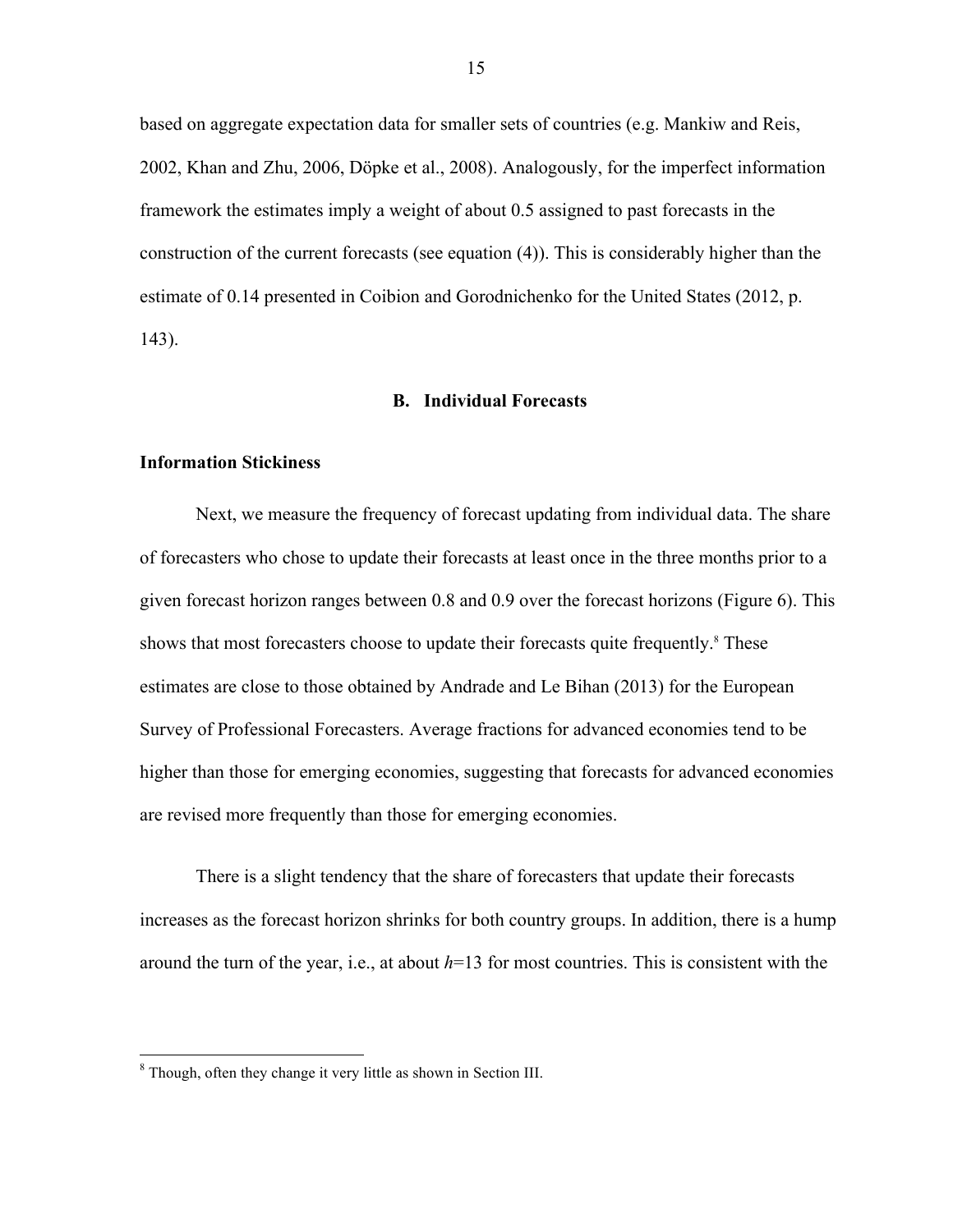basic statistical evidence on the pattern of the size of revisions over forecast horizons shown above.

Fractions obtained from individual forecast data are considerably higher than the implied estimates for the share of forecasters that updates their forecasts each quarter shown in the previous section. The coefficients on lagged revisions estimated using average forecast data range from .37-.12=.25 (advanced economies, h=4) to .37+.57=.94 (advanced economies, h=13); following equation (3) these imply estimates for the probability to update a forecast in a given quarter of between only 1-.94=0.06 and 1-.25=0.75—compared to 0.8- 0.9 based on the individual data. Clearly, the latter results imply a higher frequency of updating than suggested by the regressions based on average forecast data shown before and hence a smaller role of sticky information in explaining the overall degree of information rigidity in economic forecasts.

In contrast, a high share of forecasters who update their forecasts is perfectly consistent with the theory of imperfect information. In fact, in its pure form the theory actually predicts that all forecasters continuously update their forecasts. But Andrade and Le Bihan (2013) demonstrate that the friction introduced by the usual convention to round published forecasts to the first digit results in a plausible estimate of this share of about 0.8 to 0.9. Actually, their simulations predict that the share should be smaller for long forecast horizons than for short-term forecasts, which is in line with our estimates. Thus, our findings are broadly consistent with the theory of imperfect information but they provide evidence against the theory of sticky information.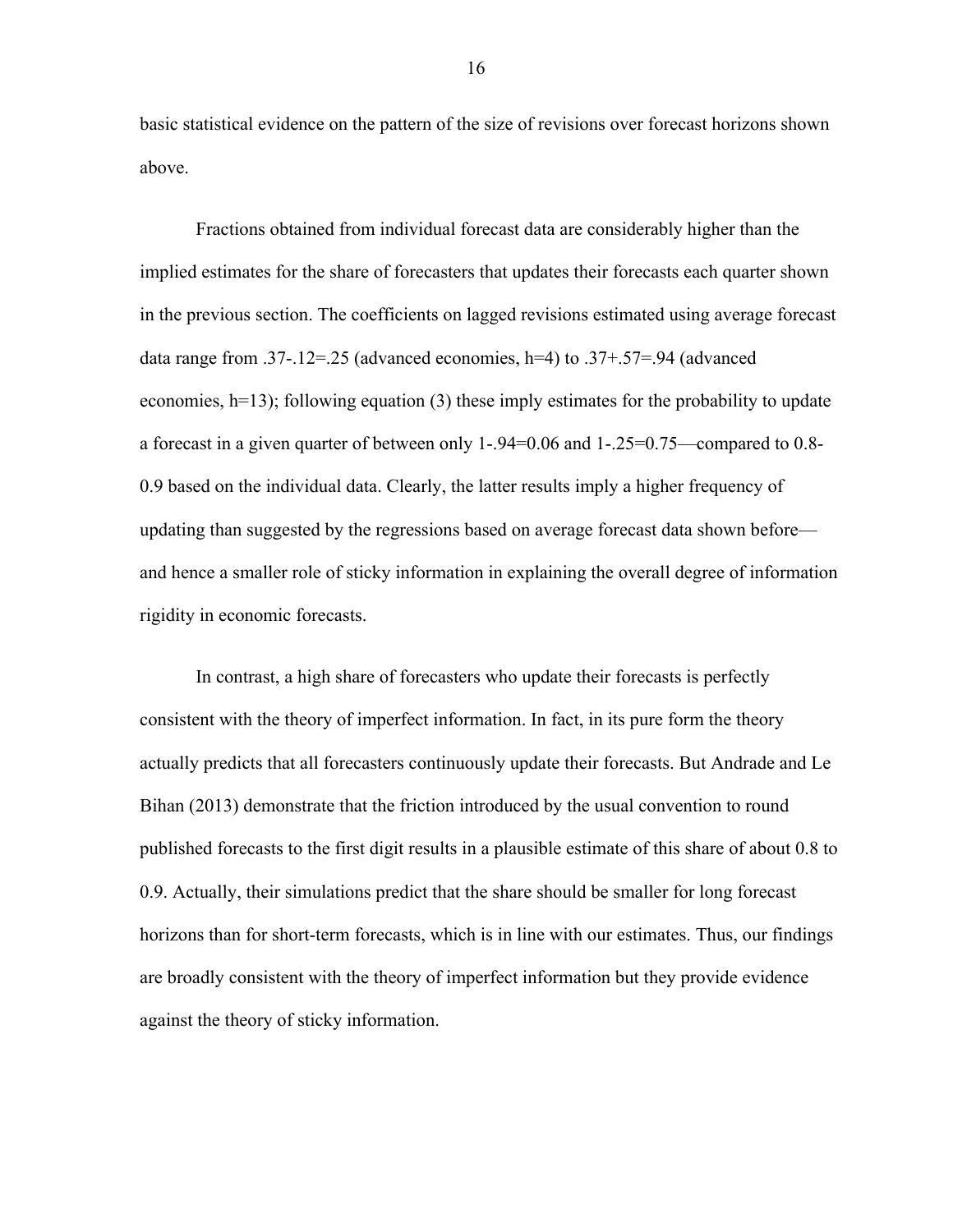# **Forecast Smoothing**

Regression analysis shows strong evidence of forecast smoothing in individual forecasts. The right-hand side of Table 3 reports results of estimating equation (6) using the individual forecast data. The coefficient on the lagged revision (which, as discussed in Section II, provides a measure of general forecast smoothing rather than an exact mapping to the existing information theories) is positive and statistically significant in all specifications.

Thus, while the results of the previous section suggest that informational stickiness is not a big issue in our data set, these estimates imply that individual forecasters smooth their forecasts due to other factors. The degree of smoothing is estimated, however, to be smaller than that for the consensus forecasts. The magnitude of the difference is given in the row labeled "Ratio of Coefficients on Past Revisions", which shows the ratio of the coefficient on lagged revisions estimated on individual forecasts to that estimated on average forecasts; the estimate of persistence in forecast revisions is about halved. This suggests that the process of averaging forecasts induces additional stickiness.

As with consensus forecasts, we find differences in the extent of smoothing in forecasts for advanced and emerging economies. Coefficients on lagged revisions are higher in the case of emerging economies (0.23 versus 0.13). These results are consistent with graphical evidence discussed in Section III (Figure 4) and suggest that information rigidities are more pronounced in forecasts for emerging economies, possibly owing to greater lags in data releases, weaker quality of economic statistics, and the fact that probably less resources are spend for the production of these forecasts relative to those spend for advanced economies forecasts.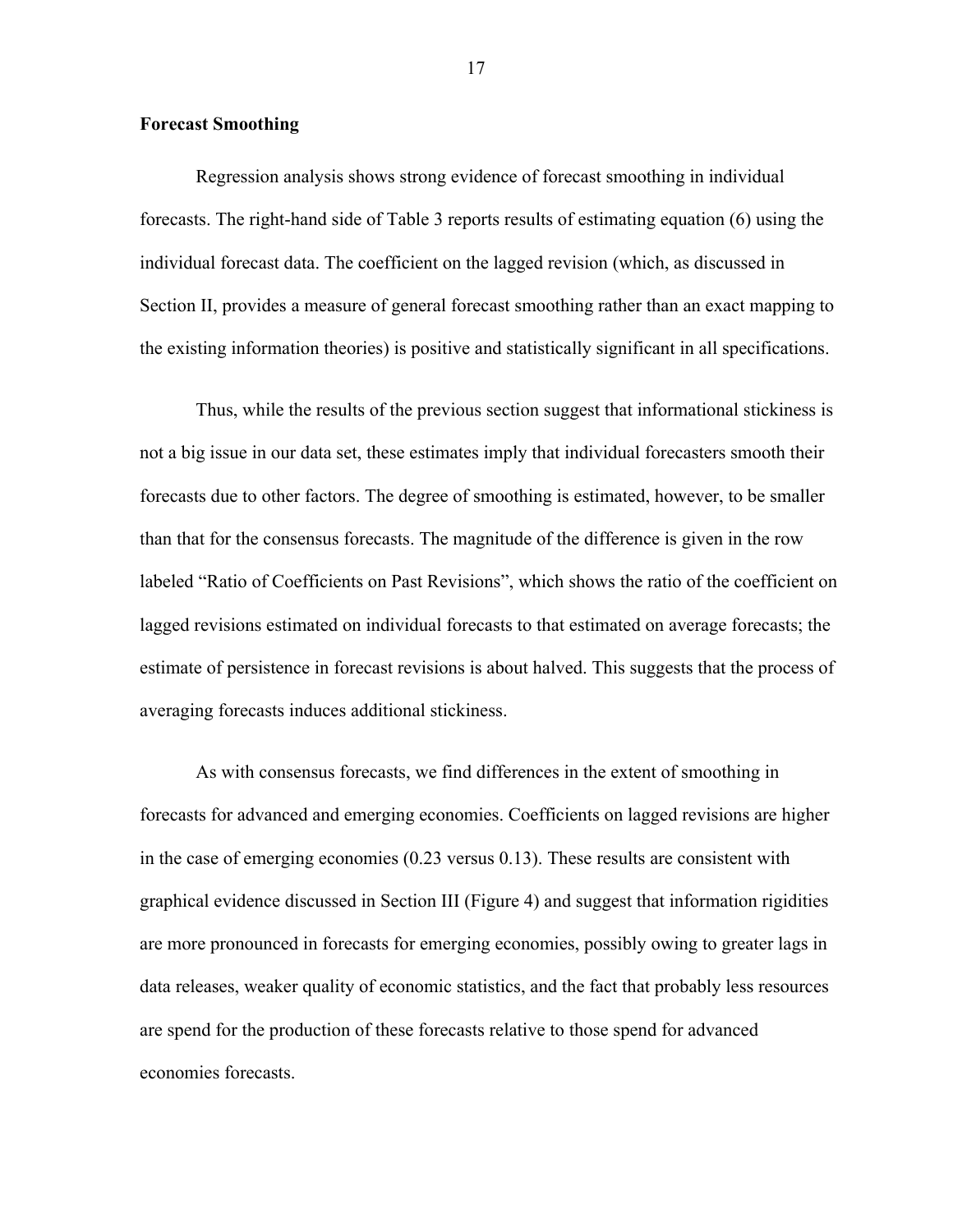Also similar to the regressions based on average forecasts, those based on individual forecast data suggest that forecast smoothing is non-monotonic over forecast horizons. For advanced economies, coefficients on interaction terms between lagged revisions and horizon variables are strongly positive for horizons 7, 10 and 13; the largest size of the coefficients on the interaction terms is obtained at *h*=13. Looking at the Driscoll-Kraay standard errors, however, shows that the effects are not significantly different from zero in most cases. For emerging economies, the results pertaining to the interaction terms are even weaker; we do not report any significant effects. Overall, the conclusion is that while forecast smoothing at the individual level increases somewhat at the medium-range forecast horizons, the evidence for the horizon effect is even weaker than in the regressions based on aggregate forecast data.

Looking more closely at the distribution of forecast persistence across countries reveals substantial variation. Table 4 shows estimates from country-specific estimations of equation (1) based on revisions of average forecasts and summary statistics (for each country) for forecaster-specific estimations of the same model based on individual forecast revisions. <sup>9</sup> The results in this table provide strong confirmation of our previous findings. For 29 out of 31 countries, the smoothing parameter from the average forecasts is higher than that from the individual forecasts, in most cases by a substantial margin.<sup>10</sup> In some rare cases, the variation of individual forecast revisions is explained to a substantial degree by lagged

<sup>&</sup>lt;sup>9</sup> We neglect any horizon-specific effects at this point, since the results from the panel regressions above indicate that most of these effects are not statistically significant and since the small number of available observations for some of the individual forecasters calls for a parsimonious specification.

 $10$  The country-specific estimates do reveal some negative values for the smoothing parameter for a few countries (e.g India). While negative estimates for  $\lambda$  are not consistent with any of the theoretical explanations for rigidity considered here in this paper, they are consistent with behavior in which forecasters react too strongly in response to new information—so that some of the revision has to be reversed during the next period.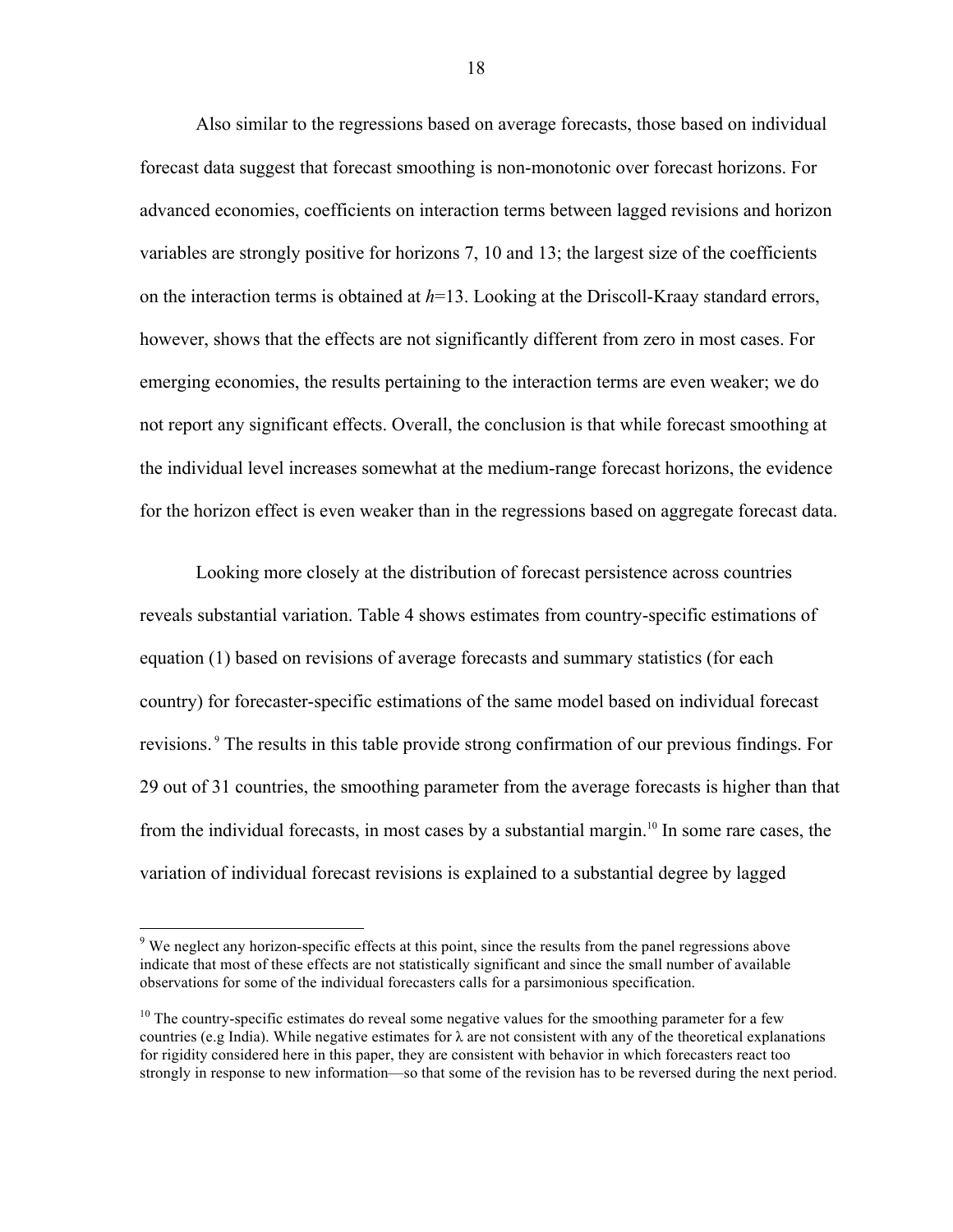revisions (based on the average  $R^2$  from the regressions, e. g. in Germany (.35) or Italy (.44)); but in general, revisions seem to be quite unpredictable based on past revisions at the individual level.

Figure 7 shows the distribution of the estimated parameters across countries. Two main conclusions can be drawn from this graph, both of which confirm the previous panel-based findings. First, the degree of rigidity is less pronounced in the individual data than in the consensus data; in both advanced and emerging economies the average smoothing parameter based on average revisions is about 3 times as large as the average smoothing parameter based on individual revisions. Second, there is no substantial difference in the average rigidity between advanced economies and emerging economies. The only difference is that estimates are somewhat more dispersed within the group of emerging economies compared to the estimates within the group of advanced economies.<sup>11</sup> A similar conclusion can be drawn from the country-specific estimates for the fraction of forecasters that, on average, update their growth forecasts at least once during a three months period: The average estimate for advanced economies (0.85) is somewhat higher than the corresponding estimate for emerging economies (0.79), but given the standard deviation across countries (approximately 0.06 in both cases) this difference is statistically insignificant.

 $11$  In general, the observation that the degree of forecast smoothing differs widely across individuals and countries is complementary and similar to the finding in Dovern (2013) who shows that the frequency of forecast updating differs substantially across individuals, countries and time.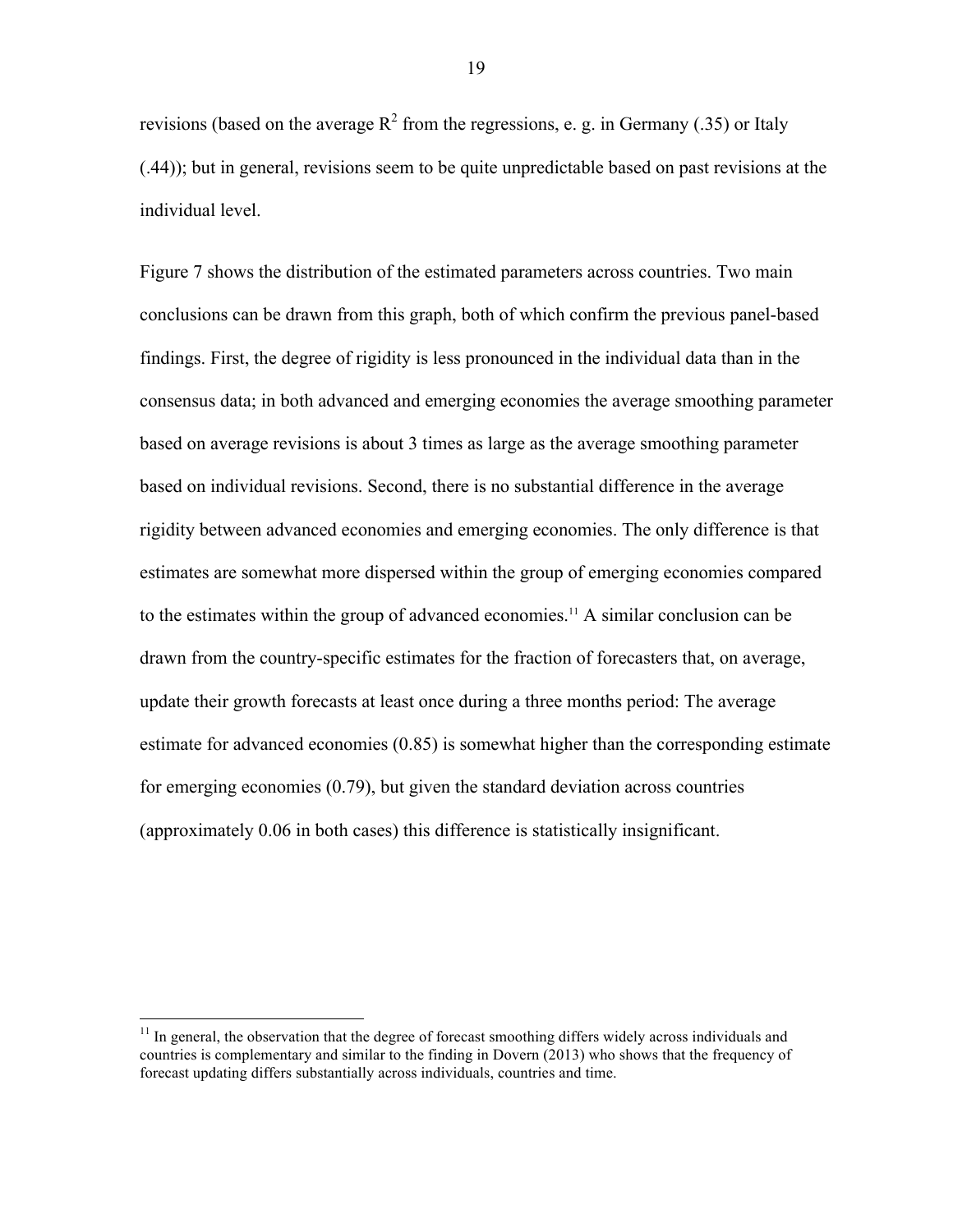#### **V. CONCLUSION**

This paper has provided evidence on the dynamics of forecast revisions of real GDP growth using a large panel data set of individual forecasters in 36 advanced and emerging market economies for the period 1989 to 2011. The data set used in the paper is far larger than any panel of individual forecasts used in the previous literature, and it covers a wide range of different countries.

Previous work has documented that forecasts are characterized by a significant degree of smoothing or rigidity (Nordhaus, 1987; Coibion and Gorodnichenko, 2010), and a number of theories have been offered for explaining this phenomenon. In particular, Coibion and Gorodnichenko show that finding a correlation between forecast errors and past forecast revisions is consistent with two of the leading explanations for forecast smoothing, viz., the sticky information model and the "noisy" information model.

Using an equivalent test of forecast revisions on past forecast revisions, we confirm the finding of persistence in average forecast revisions. We also contribute novel perspectives on forecasters' behavior, drawing on our large set of individual forecasts for advanced and emerging countries.

In particular, we provide evidence against the usefulness of the sticky information model to describe the dynamics of growth forecasts. We show that the estimates of informational rigidity based on consensus (average) forecasts overstate the true degree of forecasters' inattentiveness. When consensus forecasts are used, which has been the common practice in previous studies, estimates suggest that forecasts are updated on average every 6 months. Our analysis of fractions of forecasters who update their forecasts, however, points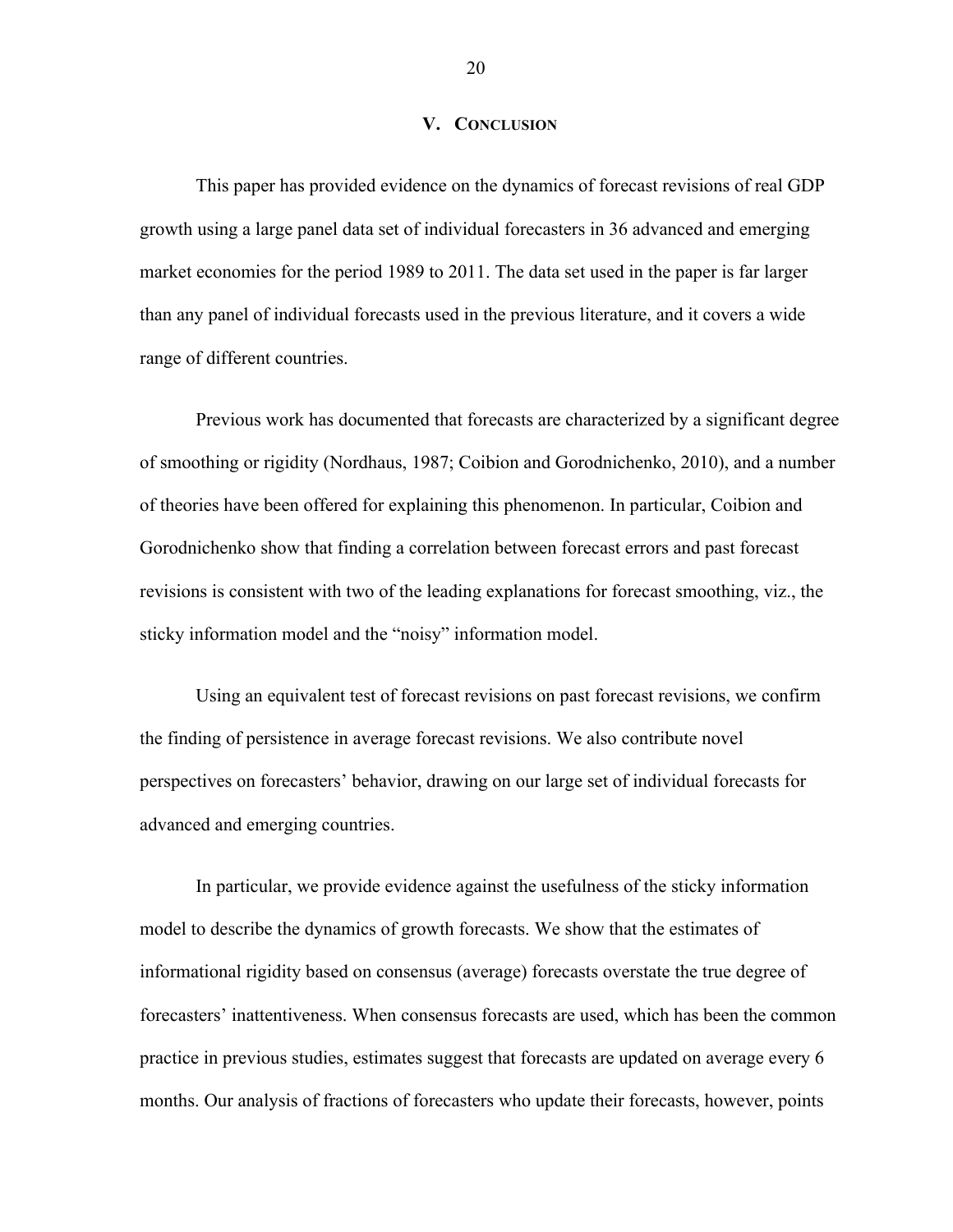to a higher frequency of updating. The evidence based on fractions, hence, suggests a small role of sticky information in explaining the overall degree of information rigidity in economic forecasts. The predictability of individual forecast revisions also casts some doubt on the validity of the sticky information theory.

Many interesting issues are left for the future research. In particular, herding, another prominent feature of forecasters' behavior (Gallo et al., 2002), and its interaction with forecast smoothing deserve a closer look. In addition, there is evidence of nonlinearities in forecast smoothing in our sample. <sup>12</sup> Further topics that are worth being explored are implications of uncertainty for the dynamics of macroeconomic forecasting and the evolution of forecast rigidities over the business cycle.

 $12$  Smoothing is less pronounced in the tails of the distribution of individual forecast revisions than in the main body of the distribution (see working paper version of this paper for preliminary evidence). It remains an open question, however, how these nonlinearities can be linked to the different theories of forecast generation mentioned in this paper.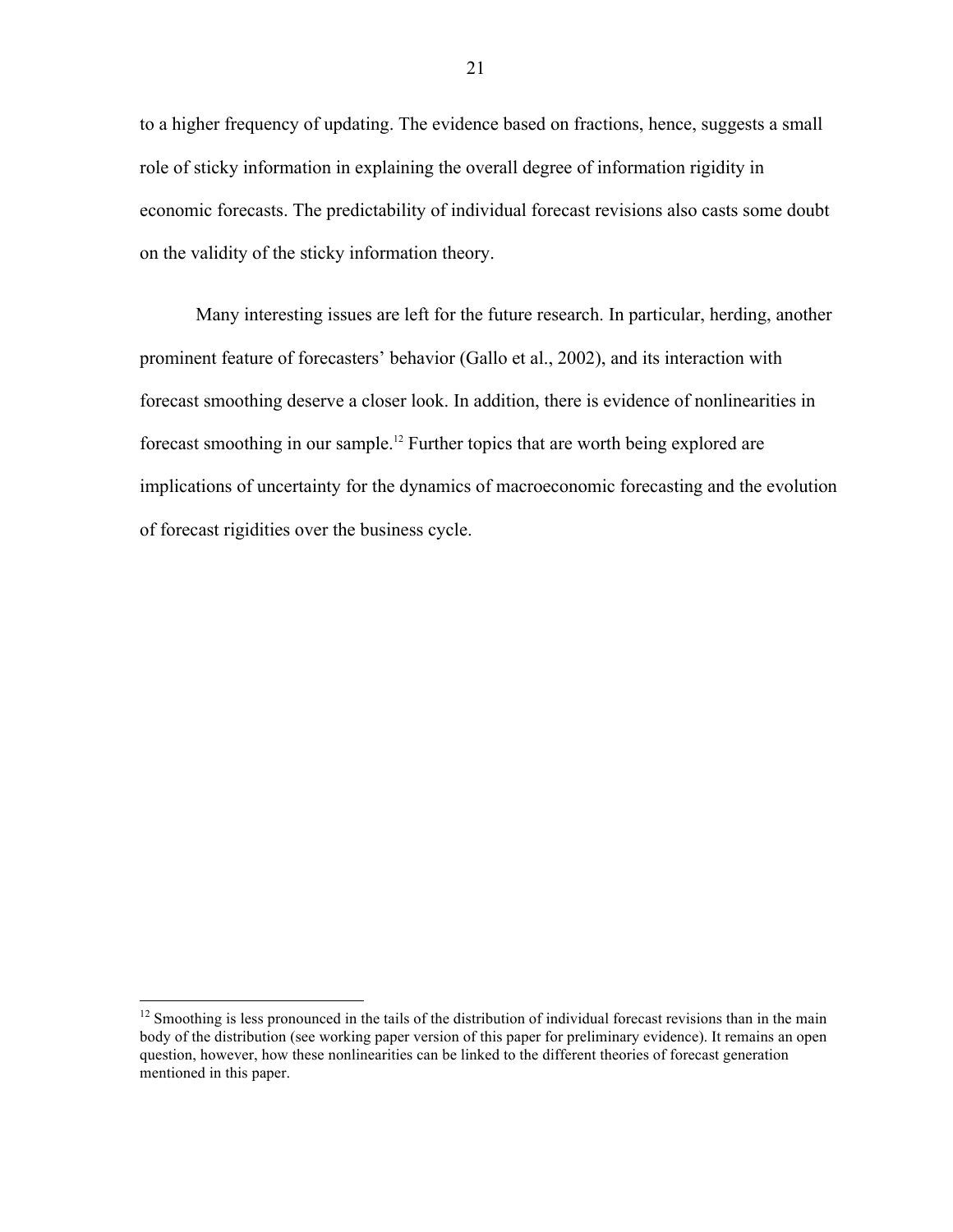

#### Figure 1. Root Mean Squared Forecast Errors over Forecast Horizons

Note: *h* refers to the forecast horizon.



Figure 2. Mean Absolute Revisions over Forecast Horizons

Note: *h* refers to the forecast horizon.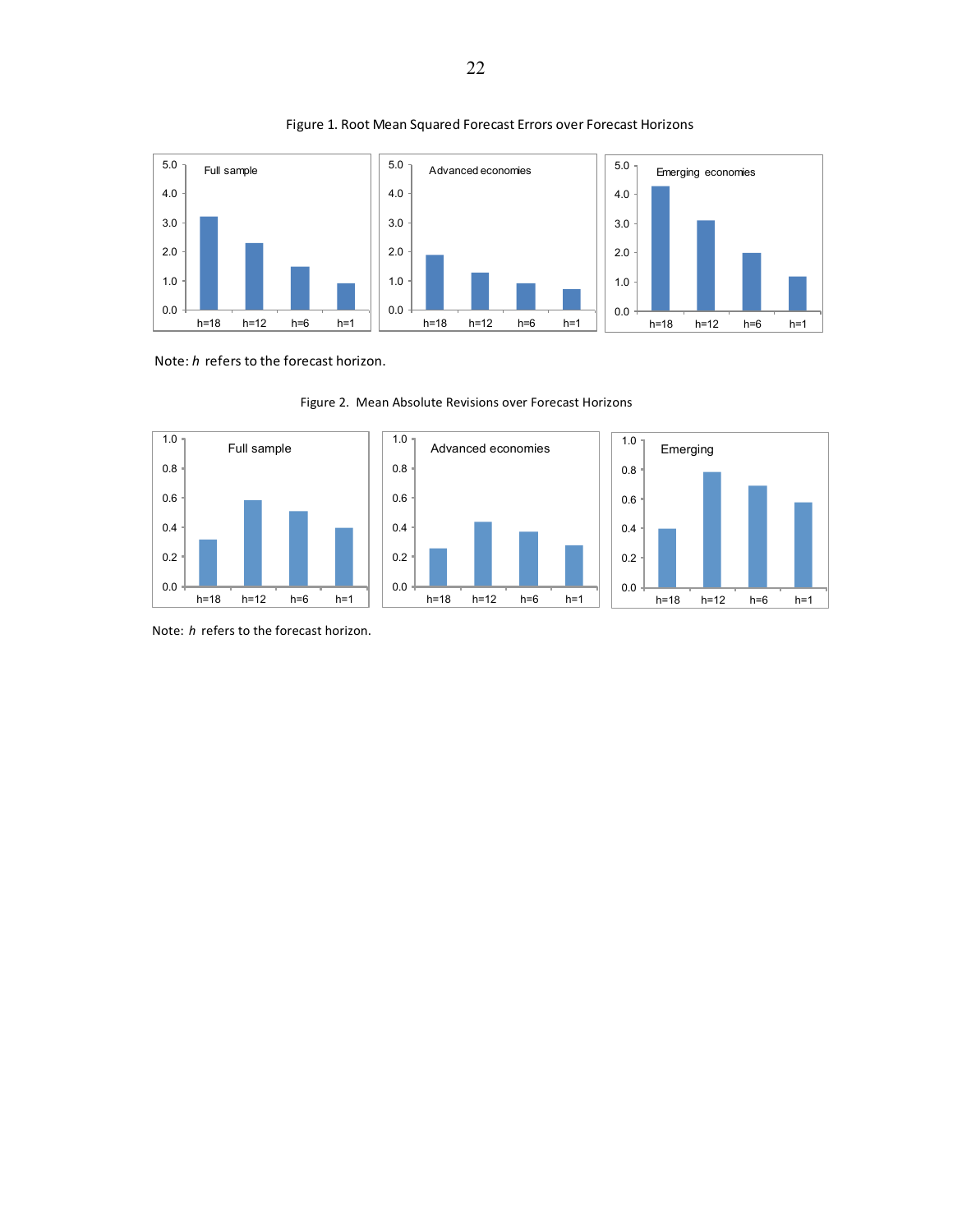

#### Figure 3. Distribution of Forecast Revisions

Note: *h* refers to the forecast horizon. For each case, revisions are computed over k=3 months.



Figure 4. Distribution of Deviation of Individual Forecasts from Average (Consensus)

Note: *h* refers to the forecast horizon.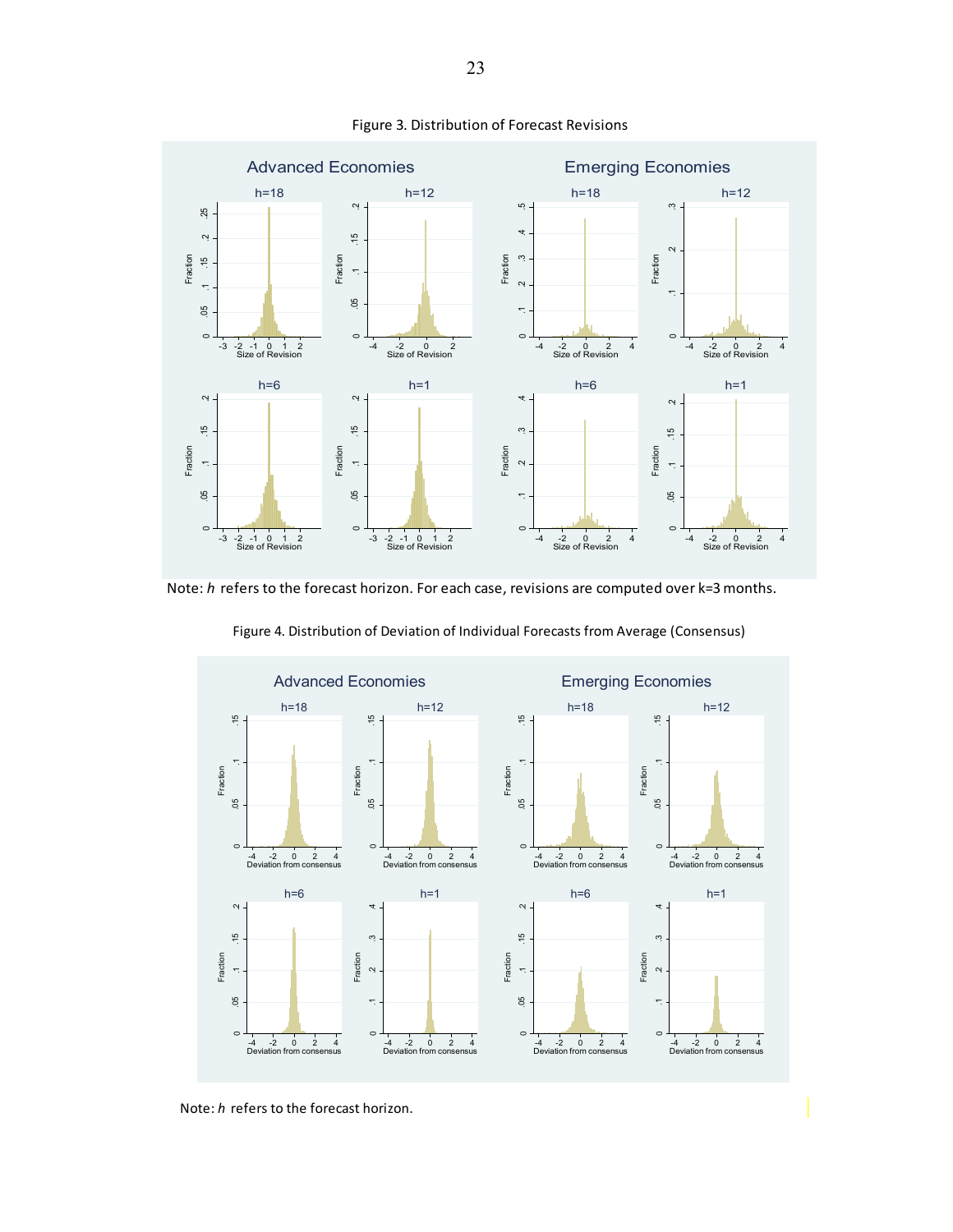

Figure 5. Informational Rigidities at Different Forecast Horizons (Consensus)



Figure 6. Fractions of Revised Individual Forecasts

Note: Fractions show how many forecasters on average revised their forecasts at least once three months prior to the forecast horizon indicated on the horizontal axis.

Note: *h* refers to the forecast horizon.

Source: Authors' estimates.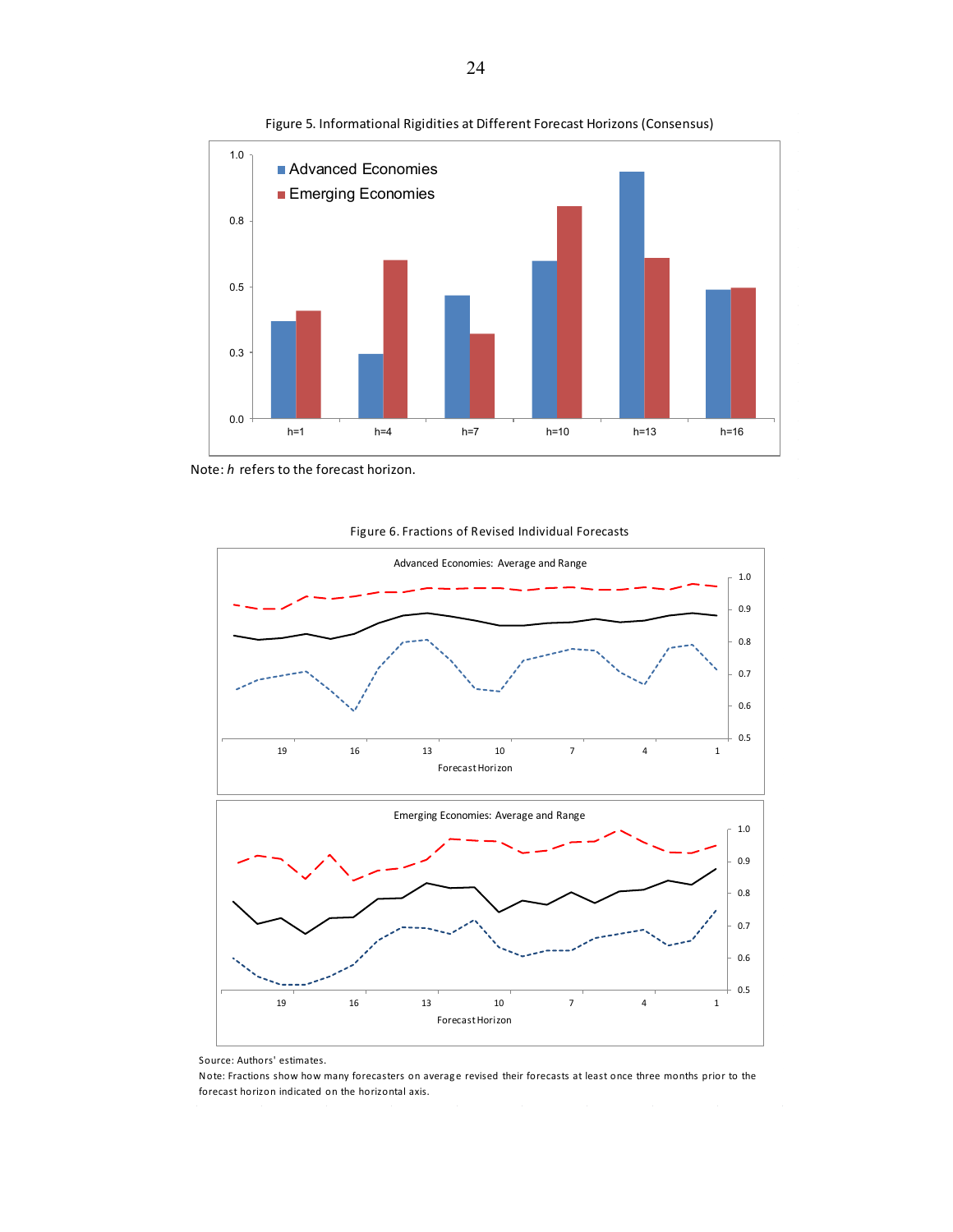

Figure 7. Distribution of Information Rigidity Coefficients across Countries

Source: Authors' estimates.

Note: Density estimates based on the different estimates for all countries in the sample using a Gaussian kernel and a bandwidth of 0.1.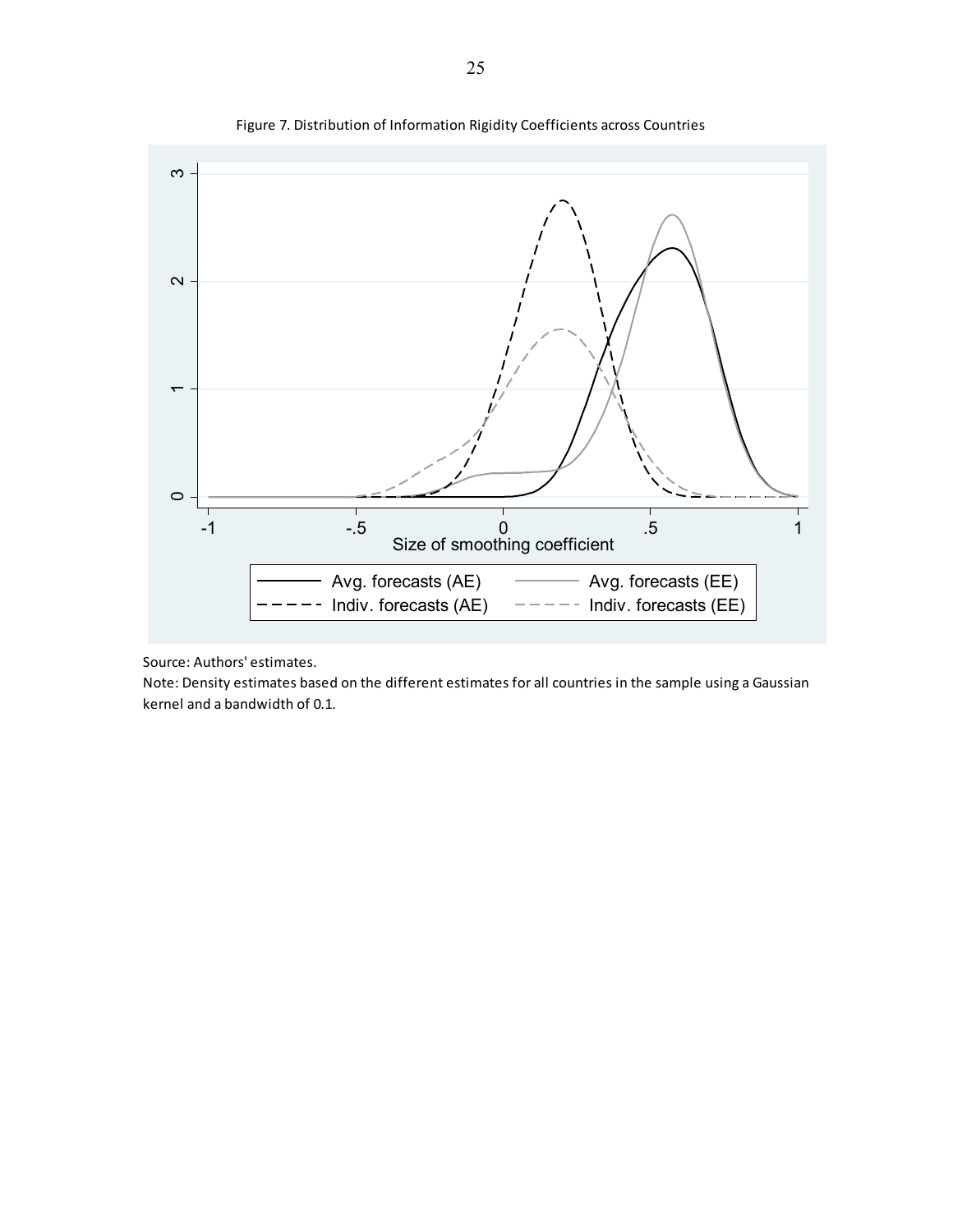|                                                            | Full Sample | <b>Advanced Economies</b> | <b>Emerging Economies</b> |  |  |
|------------------------------------------------------------|-------------|---------------------------|---------------------------|--|--|
| Number of target years                                     | 23          | 23                        | 23                        |  |  |
| Number of countries                                        | 36          | 14                        | 22                        |  |  |
| Number of individual forecast<br>observations              | 188 639     | 104 894                   | 83 745                    |  |  |
| Average number of forecasts per<br>country per target year | 15.5        | 17.2                      | 13.7                      |  |  |
| Average forecast                                           |             |                           |                           |  |  |
| Mean                                                       | 3.2         | 2.1                       | 4.6                       |  |  |
| Median                                                     | 3.0         | 2.4                       | 4.8                       |  |  |
| Average forecast errors                                    |             |                           |                           |  |  |
| Mean                                                       | 0.0         | $-0.1$                    | 0.1                       |  |  |
| Median                                                     | 0.2         | 0.1                       | 0.4                       |  |  |

#### Table 1. Basic Features of Forecast Data

Note: The advanced economies in our sample are: Australia, Canada, France, Germany, Italy, Japan, The Netherlands, New Zealand, Norway, Spain, Sweden, Switzerland, United Kingdom and United States. The emerging economies in our sample are: Argentina, Brazil, Chile, China, Colombia, Hong-Kong, India, Indonesia, Malaysia, Mexico, Peru, Philippines, Singapore, South Korea, Taiwan POC, Thailand and Venezuela.

Source: Authors' estimates.

Table 2. Revisions and Deviations from the Average Forecast

|                           | Horizon (in months) |                                        |       |       |  |  |  |
|---------------------------|---------------------|----------------------------------------|-------|-------|--|--|--|
|                           | $h = 18$            | $h = 12$                               | $h=6$ | $h=1$ |  |  |  |
|                           |                     | Mean Absolute Deviation from Consensus |       |       |  |  |  |
| Full sample               | 0.29                | 0.26                                   | 0.19  | 0.10  |  |  |  |
| Advanced economies        | 0.24                | 0.22                                   | 0.15  | 0.07  |  |  |  |
| <b>Emerging economies</b> | 0.36                | 0.32                                   | 0.28  | 0.15  |  |  |  |
|                           |                     | Variance of Deviation from Consensus   |       |       |  |  |  |
| Full sample               | 0.42                | 0.39                                   | 0.31  | 0.17  |  |  |  |
| Advanced economies        | 0.33                | 0.29                                   | 0.21  | 0.11  |  |  |  |
| Emerging economies        | 0.56                | 0.52                                   | 0.45  | 0.25  |  |  |  |
|                           |                     |                                        |       |       |  |  |  |

Source: Authors' estimates.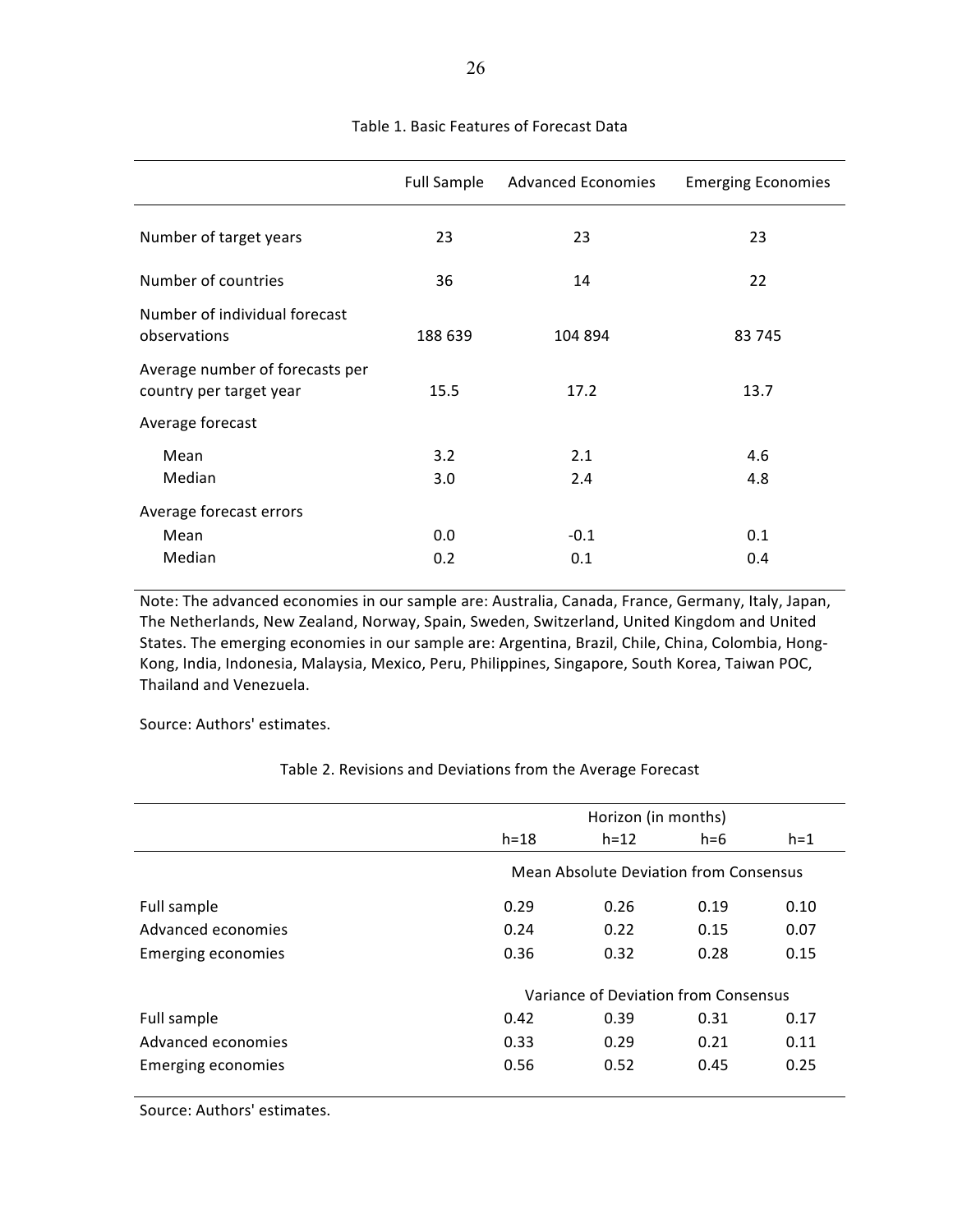|                                            |                                                          | <b>Average Forecasts</b> |                                 | Individual Forecasts |                                 |            |  |
|--------------------------------------------|----------------------------------------------------------|--------------------------|---------------------------------|----------------------|---------------------------------|------------|--|
|                                            | <b>Full Sample</b>                                       | Advanced                 | Emerging<br>Economies Economies | Full<br>Sample       | Advanced<br>Economies Economies | Emerging   |  |
|                                            | Ordinary Least Squares with Driscoll-Kraay Robust Errors |                          |                                 |                      |                                 |            |  |
| Past revision                              | $0.404***$                                               | $0.370***$               | $0.409***$                      | $0.203***$           | $0.127**$                       | $0.223***$ |  |
|                                            | 6.7                                                      | 6.1                      | 5.6                             | 6.3                  | 2.7                             | 6.1        |  |
| Past revision*Horizon 4                    | 0.132                                                    | $-0.125$                 | 0.192                           | 0.045                | $-0.091$                        | 0.097      |  |
|                                            | 0.9                                                      | $-0.9$                   | 1.3                             | 0.5                  | $-1.1$                          | 1.0        |  |
| Past revision*Horizon 7                    | $-0.059$                                                 | 0.098                    | $-0.085$                        | $-0.067$             | $0.164*$                        | $-0.126$   |  |
|                                            | $-0.3$                                                   | 1.4                      | $-0.3$                          | $-0.5$               | 2.6                             | $-0.9$     |  |
| Past revision*Horizon 10                   | $0.350*$                                                 | 0.230                    | $0.395**$                       | 0.239                | 0.316                           | 0.219      |  |
|                                            | 2.5                                                      | 1.1                      | 3.0                             | 1.3                  | 1.5                             | 1.3        |  |
| Past revision*Horizon 13                   | 0.272                                                    | $0.566***$               | 0.202                           | 0.026                | 0.144                           | $-0.007$   |  |
|                                            | 1.3                                                      | 4.2                      | 0.8                             | 0.2                  | 1.7                             | $-0.1$     |  |
| Past revision*Horizon 16                   | 0.093                                                    | 0.118                    | 0.089                           | $-0.065$             | $-0.072$                        | $-0.048$   |  |
|                                            | 0.7                                                      | 0.8                      | 0.6                             | $-1.0$               | $-0.9$                          | $-0.6$     |  |
| Constant                                   | $-0.001$                                                 | $-0.028$                 | 0.025                           | $-0.038$             | $-0.048$                        | $-0.022$   |  |
|                                            | 0.0                                                      | $-1.2$                   | 0.5                             | $-0.9$               | $-1.7$                          | $-0.3$     |  |
| Ratio of coefficients on past<br>revisions |                                                          |                          |                                 | 0.50                 | 0.32                            | 0.55       |  |
| Number of observations                     | 3408                                                     | 1698                     | 1710                            | 35578                | 21054                           | 14524      |  |

# Table 3. Information Rigidity and Forecast Smoothing

Source: Authors' estimates.

Note: Numbers below the coefficients are t-statistics . Asterisks indicate the degree of significance of coefficients: \*\*\* 1 percent, \*\* 5 percent, and \* 10 percent. Regressions include a fixed effect for each country for average forecasts and a fixed effect for each forecaster for individual forecasts; the constants are identified by restricting the sum of all fixed effects to equal 0. The ratio of coefficients on past revisions is defined as the quotient of the baseline rigidity parameter for individual revisions and the equivalent for the revisions of the average forecast. Results are obtained by skipping the forecast data made in December 2008 for the growth rate of 2009, which are heavily driven by the adjustment of forecasts to the progression of the Great Recession. Including these observations leads to an increase of the effect of "Past revision\*Horizon 13" to about 0.84 (for both estimators). This would imply a total rigidity parameter of above 1, which is not consistent with any theory of informational rigidities.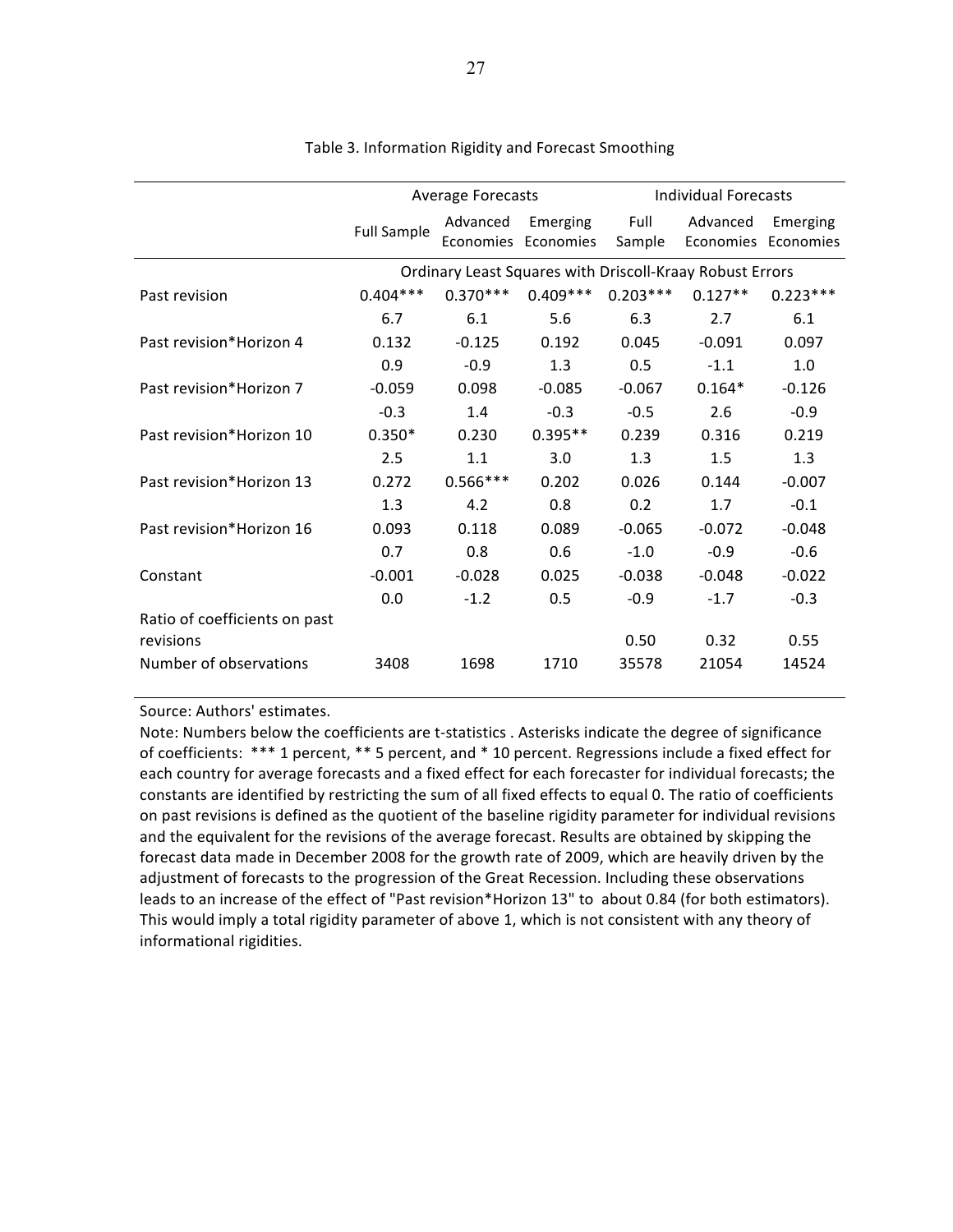|                    | <b>Average Forecasts</b> |                  |          |          | <b>Individual Forecasts</b> |                           |                |        |    |            |
|--------------------|--------------------------|------------------|----------|----------|-----------------------------|---------------------------|----------------|--------|----|------------|
| Country            | λ                        | sd               | N        | $R^2$    | Aνg. $λ$                    | Avg. sd Avg. N Avg. $R^2$ |                |        | К  | Avg. Frac. |
| Australia          | 0.337                    | 0.052 365 0.10   |          |          | 0.065                       | 0.057                     | 131.1          | 0.02   | 36 | 0.86       |
| Canada             | 0.414                    | 0.049            |          | 364 0.16 | 0.165                       | 0.098                     | 165.0          | 0.19   | 29 | 0.73       |
| France             | 0.527                    | 0.047            |          | 364 0.26 | 0.179                       | 0.132                     | 118.5          | 0.12   | 40 | 0.85       |
| Germany            | 0.613                    | 0.044            |          | 364 0.35 | 0.337                       | 0.103                     | 200.3          | 0.35   | 42 | 0.78       |
| Italy              | 0.534                    | 0.046            |          | 364 0.27 | 0.170                       | 0.196                     | 126.3          | 0.44   | 32 | 0.86       |
| Japan              | 0.492                    | 0.048            |          | 364 0.22 | 0.216                       | 0.174                     | 109.2          | 0.06   | 38 | 0.92       |
| Netherlands        | 0.615                    | 0.044            |          | 363 0.35 | 0.187                       | 0.175                     | 96.3           | 0.00   | 23 | 0.83       |
| New Zealand        | 0.389                    | 0.056            |          | 341 0.13 | $-0.019$                    | 0.063                     | 110.6          | 0.04   | 28 | 0.89       |
| Norway             | 0.494                    | 0.048            |          | 363 0.22 | 0.118                       | 0.100                     | 88.9           | 0.00   | 18 | 0.92       |
| Spain              | 0.695                    | 0.038            |          | 363 0.48 | 0.251                       | 0.078                     | 108.7          | 0.13   | 28 | 0.85       |
| Sweden             | 0.666                    | 0.045            |          | 363 0.38 | 0.246                       | 0.393                     | 100.3          | 0.00   | 31 | 0.95       |
| Switzerland        | 0.631                    | 0.047            |          | 363 0.34 | 0.298                       | 0.068                     | 124.9          | 0.16   | 19 | 0.79       |
| UK                 | 0.699                    | 0.041            | 364 0.45 |          | 0.310                       | 0.264                     | 144.9          | 0.28   | 60 | 0.79       |
| <b>USA</b>         | 0.330                    | 0.051            |          | 364 0.10 | 0.037                       | 0.339                     | 121.4          | 0.02   | 60 | 0.84       |
| Argentina          | 0.545                    | 0.063            |          | 151 0.33 | 0.123                       | 0.664                     | 49.2           | 0.00   | 42 | 0.87       |
| <b>Brazil</b>      | 0.512                    | 0.078            |          | 151 0.22 | 0.021                       | 0.136                     | 57.3           | 0.00   | 42 | 0.81       |
| Chile              | 0.570                    | 0.065            |          | 151 0.34 | 0.281                       | 0.098                     | 64.8           | 0.23   | 38 | 0.82       |
| China              | 0.577                    | 0.052 277 0.31   |          |          | 0.032                       | 0.276                     | 106.4          | 0.00   | 39 | 0.66       |
| Colombia           | 0.627                    | 0.076            |          | 151 0.32 | $-0.002$                    | 0.314                     | 50.5           | 0.02   | 30 | 0.75       |
| Costa Rica         | 0.499                    | 0.072            | 147 0.25 |          |                             |                           |                |        |    |            |
| Dominican Republic | 0.572                    | 0.076            |          | 147 0.28 |                             |                           |                |        |    |            |
| Ecuador            | 0.335                    | 0.087            |          | 147 0.09 |                             |                           |                |        |    |            |
| Hong Kong          | 0.543                    | 0.049            |          | 350 0.26 | 0.237                       | 0.113                     | 92.1           | 0.52   | 38 | 0.72       |
| India              | $-0.079$                 | 0.058            |          | 277 0.01 | $-0.243$                    | 0.154                     | 63.3           | 0.02   | 30 | 0.83       |
| Indonesia          | 0.624                    | 0.041            |          | 350 0.40 | 0.102                       | 0.027                     | 76.1           | 0.01   | 39 | 0.67       |
| Malaysia           | 0.717                    | 0.039            |          | 350 0.49 | 0.331                       | 0.348                     | 77.3           | 0.15   | 44 | 0.72       |
| Mexico             | 0.638                    | 0.060            | 151 0.43 |          | 0.141                       | 0.146                     | 67.4           | 0.20   | 44 | 0.83       |
| Panama             | 0.395                    | $0.077$ 147 0.15 |          |          | $\overline{\phantom{a}}$    | $\sim$                    | $\blacksquare$ | $\sim$ |    |            |
| Paraguay           | 0.526                    | 0.081 147 0.22   |          |          |                             |                           |                |        |    |            |
| Peru               | 0.702                    | 0.063 151 0.45   |          |          | 0.461                       | 0.088                     | 56.9           | 0.12   | 25 | 0.79       |
| Philippines        | 0.390                    | 0.065 277 0.12   |          |          | $-0.135$                    | 0.190                     | 15.6           | 0.01   | 14 | 0.86       |
| Singapore          | 0.699                    | 0.050 350 0.36   |          |          | 0.372                       | 0.112                     | 84.8           | 0.14   | 38 | 0.79       |
| South Korea        | 0.528                    | 0.048            | 365 0.25 |          | 0.173                       | 0.069                     | 87.7           | 0.05   | 36 | 0.83       |
| Taiwan POC         | 0.559                    | 0.049            |          | 365 0.26 | 0.310                       | 0.080                     | 103.4          | 0.03   | 32 | 0.80       |
| Thailand           | 0.616                    | 0.045            |          | 350 0.35 | 0.203                       | 0.135                     | 68.9           | 0.19   | 41 | 0.81       |
| Venezuela          | 0.119                    | 0.085 151 0.01   |          |          | 0.227                       | 0.259                     | 60.8           | 0.04   | 33 | 0.82       |

Source: Authors' estimates.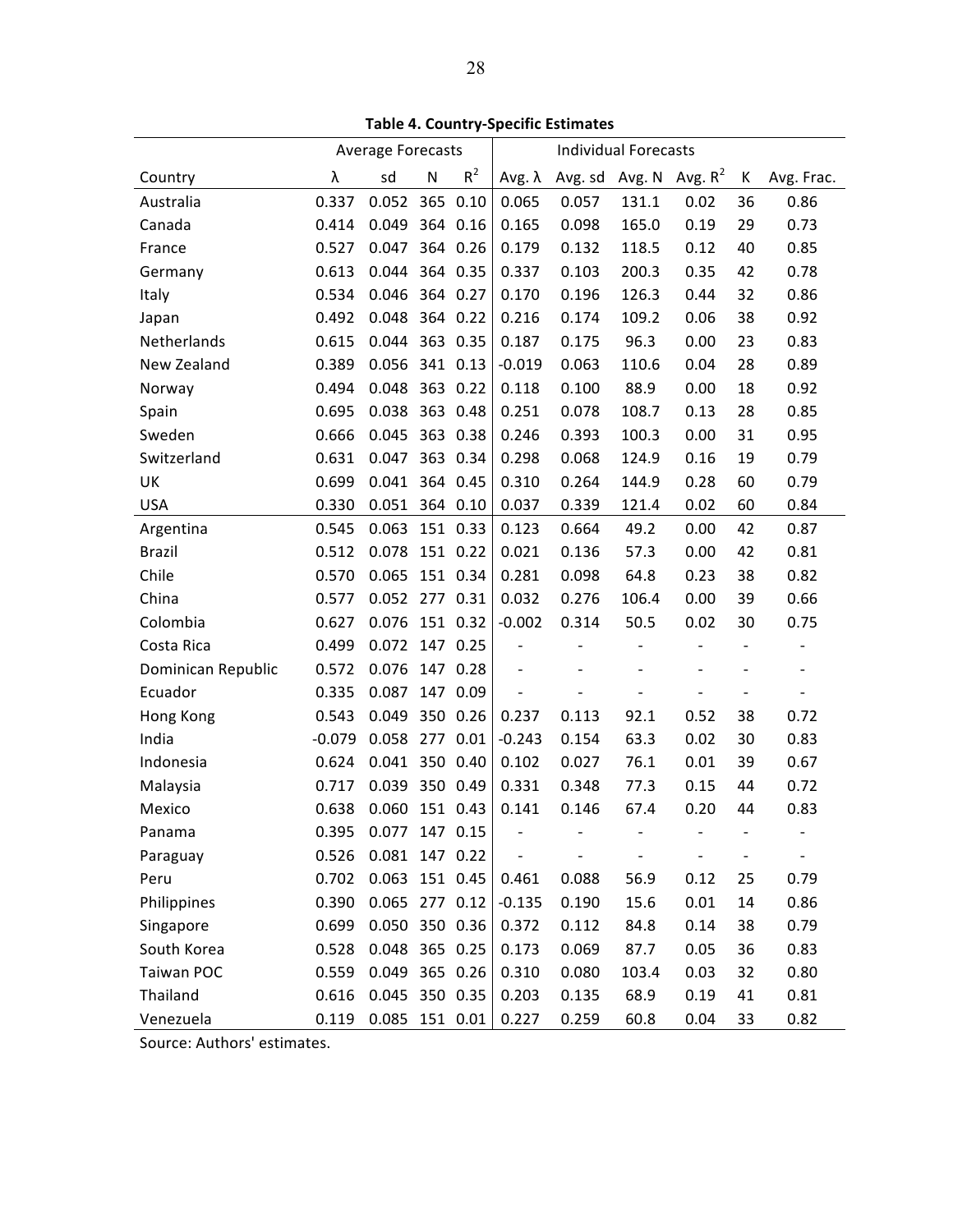Note: Estimates in the left part of the table refer to country-specific estimations based on the revision of the average forecast for each country. Estimates in the right part of the table are average figures based on separate estimations for each individual forecaster in each country. All countryand forecaster-specific models were estimated without any forecast-horizon controls.  $\lambda$  denotes the estimated coefficient for the first lag of the 3-months revision (Avg.  $\lambda$  refers to the average across all individual estimates for each country). Sd (Avg. sd) is the corresponding (average) standard deviation. N (Avg. N) shows the (average) number of observations for each estimation. K denotes the number of different forecasters in each country for which an estimate is obtained. Avg. Frac. displays the fraction of forecasters that, on average, adjust their forecasts at least once during a three months period (computed across all forecast horizons).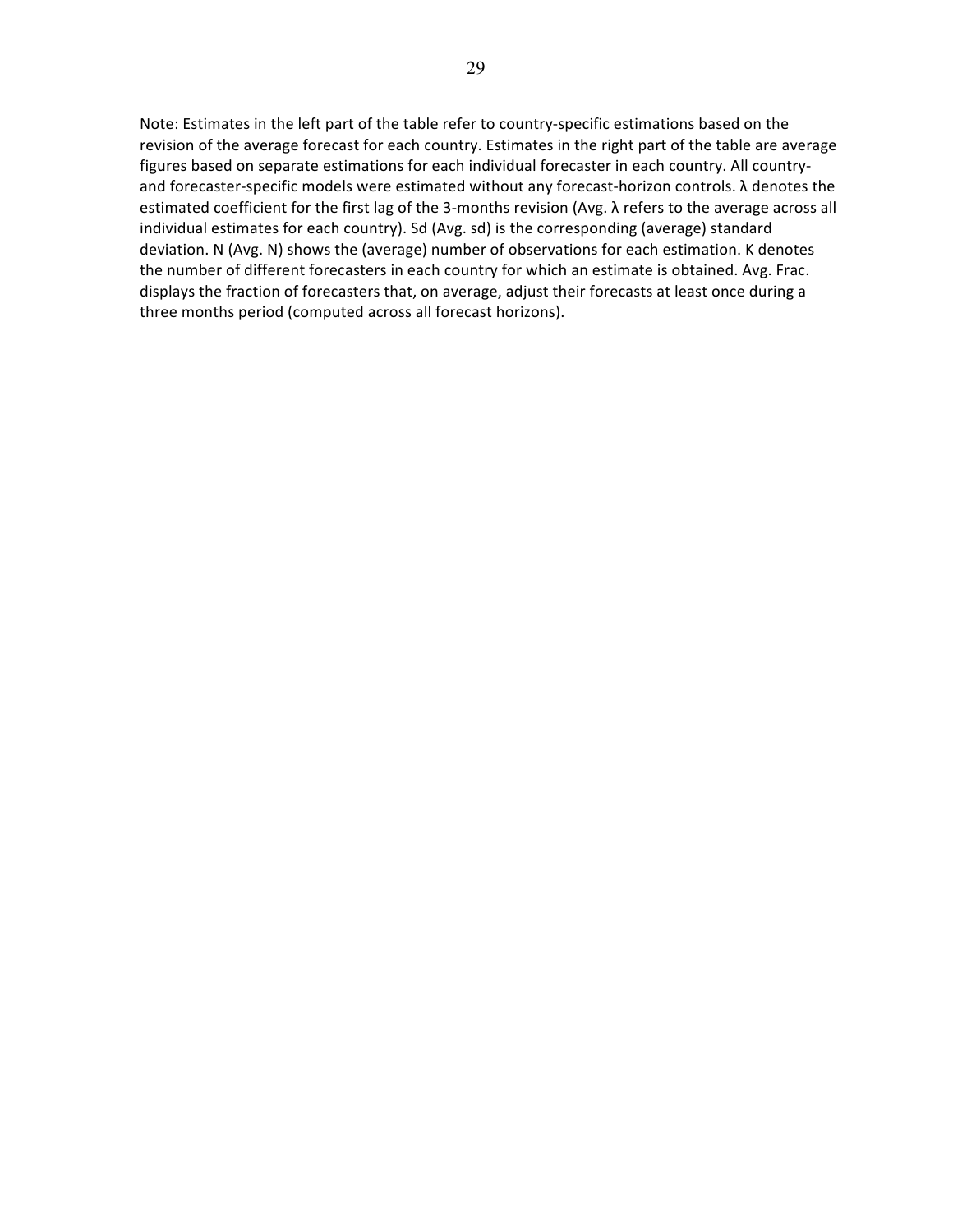Acknowledgements

We thank Angela Espiritu and Jair Rodriguez for excellent research assistance. We are also grateful to Oli Coibion, Yuriy Gorodnichenko, Tara Sinclair and an anonymous referee for valuable suggestions on an earlier draft, as well as participants in the 2014 AEA meetings, 2012 George-Washington-University-IMF Forecasting Forum, the 2011 International Symposium on Forecasting, the 2012 Econometric Society's Australasian Meeting, and seminars at the George Washington University and Hamburg University for helpful comments.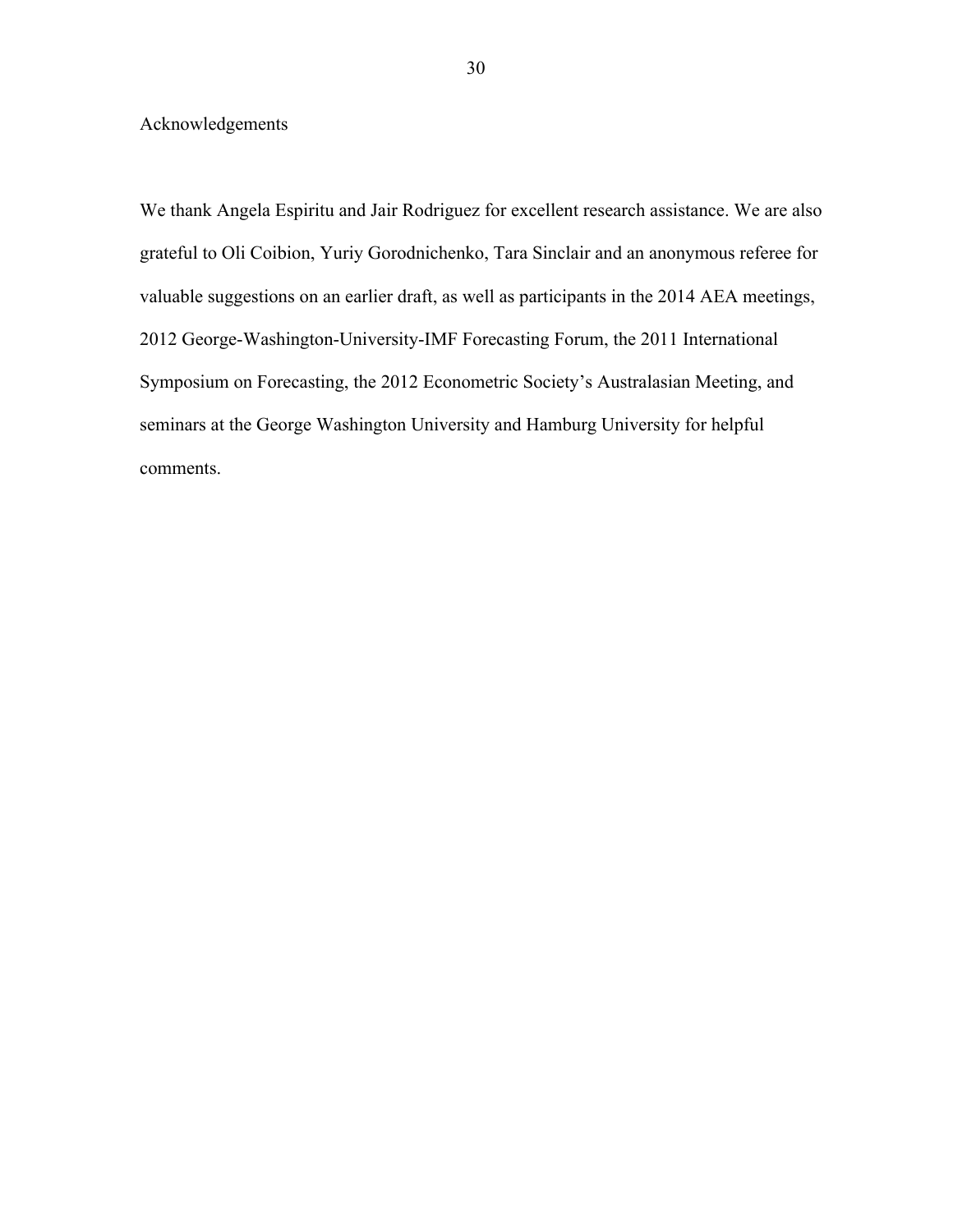#### **REFERENCES**

- Ager, P., M. Kappler, and S. Osterloh, 2009, "The Accuracy and Efficiency of the Consensus Forecasts: A Further Application and Extension of the Pooled Approach," *International Journal of Forecasting*, 25(1), 167–181.
- Andrade, P., and H. Le Bihan, 2013, "Inattentive Professional Forecasters," *Journal of Monetary Economics*, forthcoming.
- Arellano, M. and S. Bond, 1991, "Some Tests of Specification for Panel Data: Monte Carlo Evidence and an Application to Employment Equations," *Review of Economics Studies*, 58, 277–297.
- Arellano, M. and O. Bover, 1995, "Another look at the instrumental variable estimation of error-components models," *Journal of Econometrics*, 68, 29–51.
- Batchelor, R., 2007, "Bias in macroeconomic forecasts," *International Journal of Forecasting*, Elsevier, 23(2), 189–203.
- Benabou, R., 2009, "Groupthink: Collective Delusions in Organizations and Markets," *NBER Working Paper* No. 14764, March.
- Coibion, O. and Y. Gorodnichenko, 2010, "Information Rigidity and the Expectations Formation Process: A Simple Framework and New Facts," *NBER Working Papers*, 16537, National Bureau of Economic Research, Inc.
- Coibion, O. and Y. Gorodnichenko, 2012, "What Can Survey Forecasts Tell Us about Information Rigidities?," *Journal of Political Economy*, 120(1), 116–159.
- Crowe, C., 2010, "Consensus Forecasts and Inefficient Information Aggregation," *IMF Working Paper*, WP/10/178, July.
- Davies, A. and K. Lahiri, 1995, "A new framework for analysing survey forecasts using three-dimensional panel data," *Journal of Econometrics*, 68, 205–227.
- Döpke, J., J. Dovern, U. Fritsche, and J. Slacalek, 2008, "Sticky information Phillips curves: European evidence," *Journal of Money, Credit, and Banking*, 40(7), 1513-1519.
- Dovern, J. and J. Weisser, 2011, "Accuracy, unbiasedness and efficiency of professional macroeconomic forecasts: An empirical comparison for the G7," *International Journal of Forecasting*, 27(2), 452–465.
- Dovern, J., U. Fritsche, and J. Slacalek, 2012, "Disagreement among Forecasters in G7 Countries," *Review of Economics and Statistics*, 94(4), 1081–1096.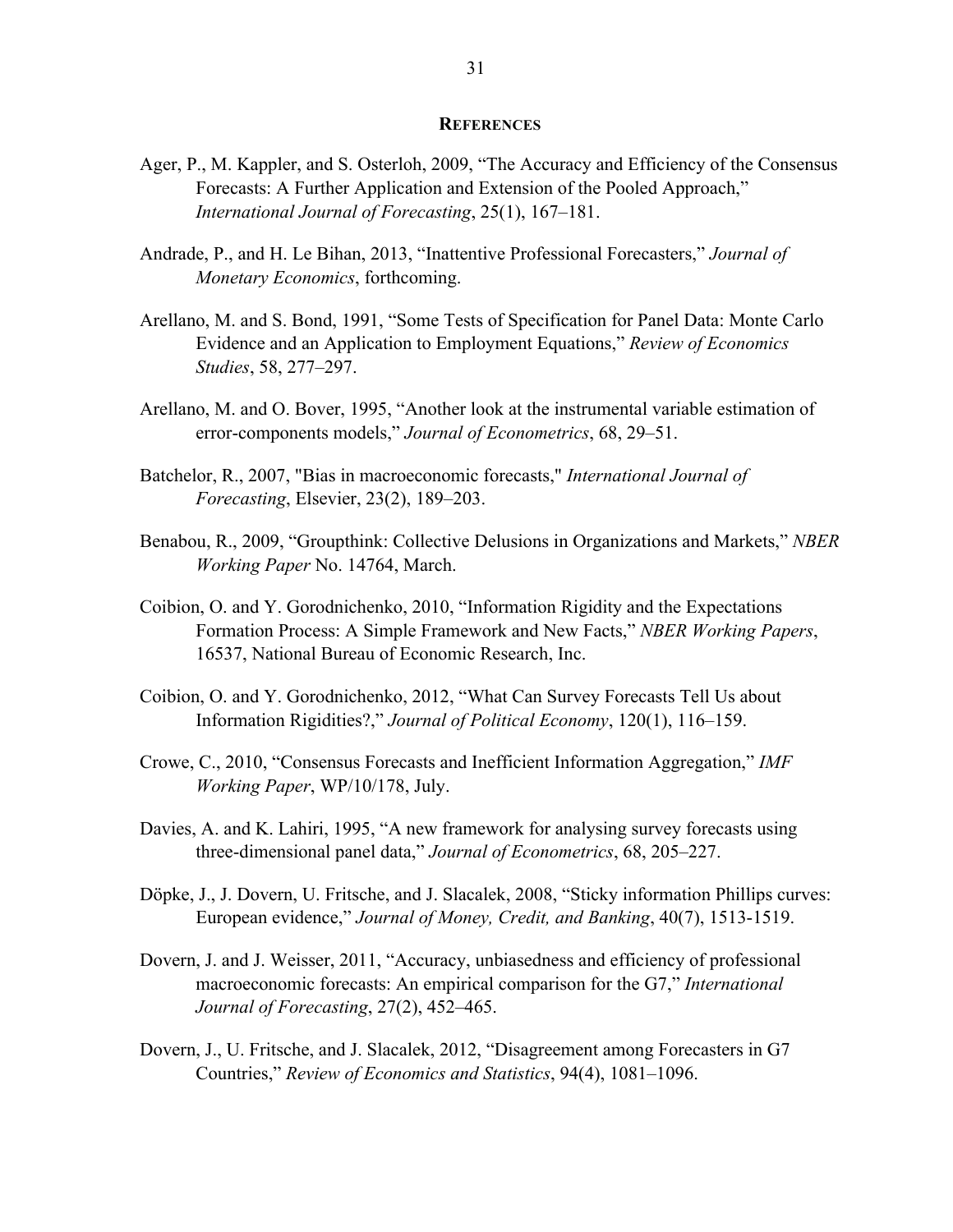- Dovern, J., 2013, "When Are GDP Forecasts Updated? Evidence from a Large International Panel," *Economics Letters*, 120, 521-523.
- Dovern, J., U. Fritsche, P. Loungani, and N. Tamirisa, forthcoming, "Are Informational Rigidities of Macroeconomic Forecasts Influenced by the Business Cycle?," unpublished manuscript.
- Driscoll, J.C., and A. C. Kraay, 1998, Consistent Covariance Matrix Estimation with Spatially Dependent Panel Data, *Review of Economics and Statistics*, 80, 549–560.
- Gallo, G.M., C.W.J. Granger, and Y. Jeon, 2002, "Copycats and Common Swings: The Impact of the Use of Forecasts in Information Sets," *IMF Staff Papers*, 49(1), 4–21.
- Hansen, L.P., 1982, "Large Sample Properties of Generalized Method of Moment Estimators, Econometrica, Vol. 50, Issue 4 (Jul., 1982), 1029-1054
- Isiklar, G., K. Lahiri, and P. Loungani, 2006, "How Quickly Do Forecasters Incorporate News?" *Journal of Applied Econometrics*, 21, 703–725.
- Isiklar, G., and K. Lahiri, 2007, "How Far Ahead Can We Forecast? Evidence from Cross-Country Surveys," *International Journal of Forecasting*, 23(2), 167–187.
- Khan, H., and Z. Zhu, 2006, "Estimates of the Sticky-Information Phillips Curve for the United States," *Journal of Money, Credit & Banking*, 38(1), 195–207.
- Lahiri, K. and X. Sheng, 2008, "Evolution of Forecast Disagreement in a Bayesian Learning Model," *Journal of Econometrics*, 114(2), 325–340.
- Loungani, P., 2001, "How Accurate Are Private Sector Forecasts? Cross-country Evidence from Consensus Forecasts of Output Growth," *International Journal of Forecasting*, 17, 419–432.
- Loungani, P., H. Stekler and N. Tamirisa, 2013, "Information Rigidity in Growth Forecasts: Some Cross-Country Evidence," *International Journal of Forecasting,* 29(4), 605- 621.
- Mankiw, G. and R. Reis, 2002, "Sticky Information Versus Sticky Prices: A Proposal to Replace the New Keynesian Phillips Curve," *Quarterly Journal of Economics*, 117(4), 1295–1328.
- Nickell, S. (1981), "Biases in Dynamic Models with Fixed Effects," *Econometrica*, 49(6), 1417–1426.
- Nordhaus, W., 1987, "Forecasting Efficiency: Concepts and Applications," *The Review of Economics and Statistics*, 69, 667–674.